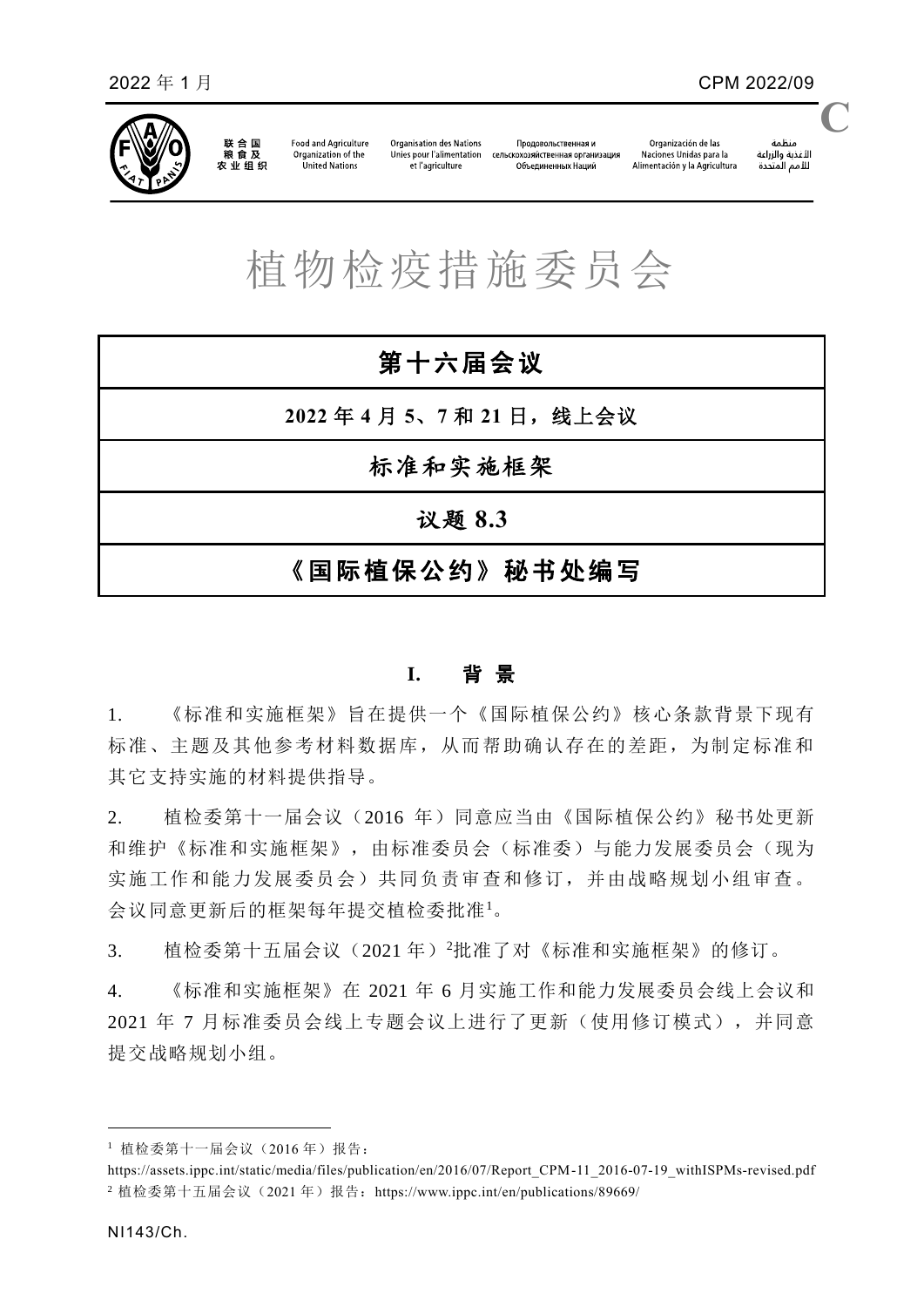5. 战略规划小组于 2021 年<sup>3</sup>对《标准和实施框架》进行了审查,并建议植检委 第十六届会议(2022年)予以批准。此外,战略规划小组请《国际植保公约》 秘书处为植检委第十六届会议(2022年)编写一份文件,说明《标准和实施框架》 内容的替代表述方式,以简化汇编和维护清单的流程,从而提高其可用性并降低 成本。《国际植保公约》秘书处正在开发一个国际植保门户网数据库,以展示 《标准和实施框架》的内容。

### 6. 提请植检委:

- 1) 批准本文件附件 1 所载更新后的《标准和实施框架》。
- 2) 注意本文件附件 2 所载展示《标准和实施框架》内容的数据库制定工作。
- 3) 请《国际植保公约》秘书处将附件 1 和植检委第十六届会议(2022 年) 决定的内容反映在数据库中,并根据需要更新和维护数据库(即在植检委 会议、出版物发布之后)。

1

<sup>3 2021</sup> 年战略规划小组报告: [https://assets.ippc.int/static/media/files/publication/en/2021/12/FINAL\\_SPG\\_Oct\\_Report\\_2021](https://assets.ippc.int/static/media/files/publication/en/2021/12/FINAL_SPG_Oct_Report_2021-12-07.pdf)-12-07.pdf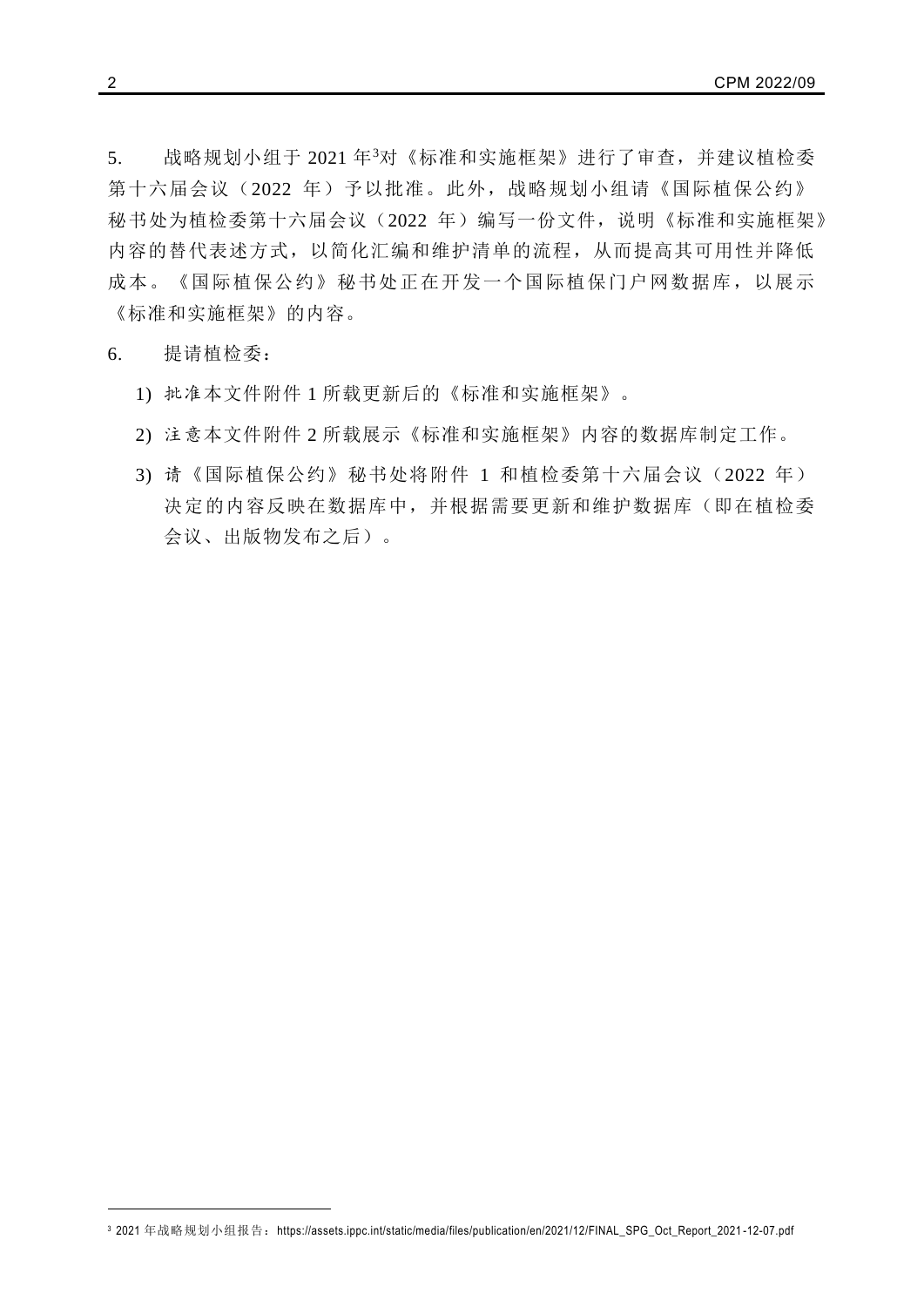## **Annex 1: Framework for Standards and Implementation, updated by IC June 2021 and SC July 2021, reviewed by SPG 2021**

## **1. What is the Framework for Standards and Implementation?**

The Framework for Standards and Implementation is a database of existing and proposed standards and implementation resources. The Framework has been modified to align with the IPPC Strategic Framework for 2020-2030. It is intended to facilitate the identification of gaps, guide the development of standards and implementation resources, and support the implementation of the Convention, standards and CPM recommendations.

## **2. Objective of this document**

The Framework provides a list of existing and proposed standards and implementation resources and identifies the strategic ob jectives and key result areas associated with each. It is used to capture CPM priorities, identify gaps and guide the selection of submitted topics for inclusion in the list of topics for IPPC standards and Implementation and Capacity Development topics.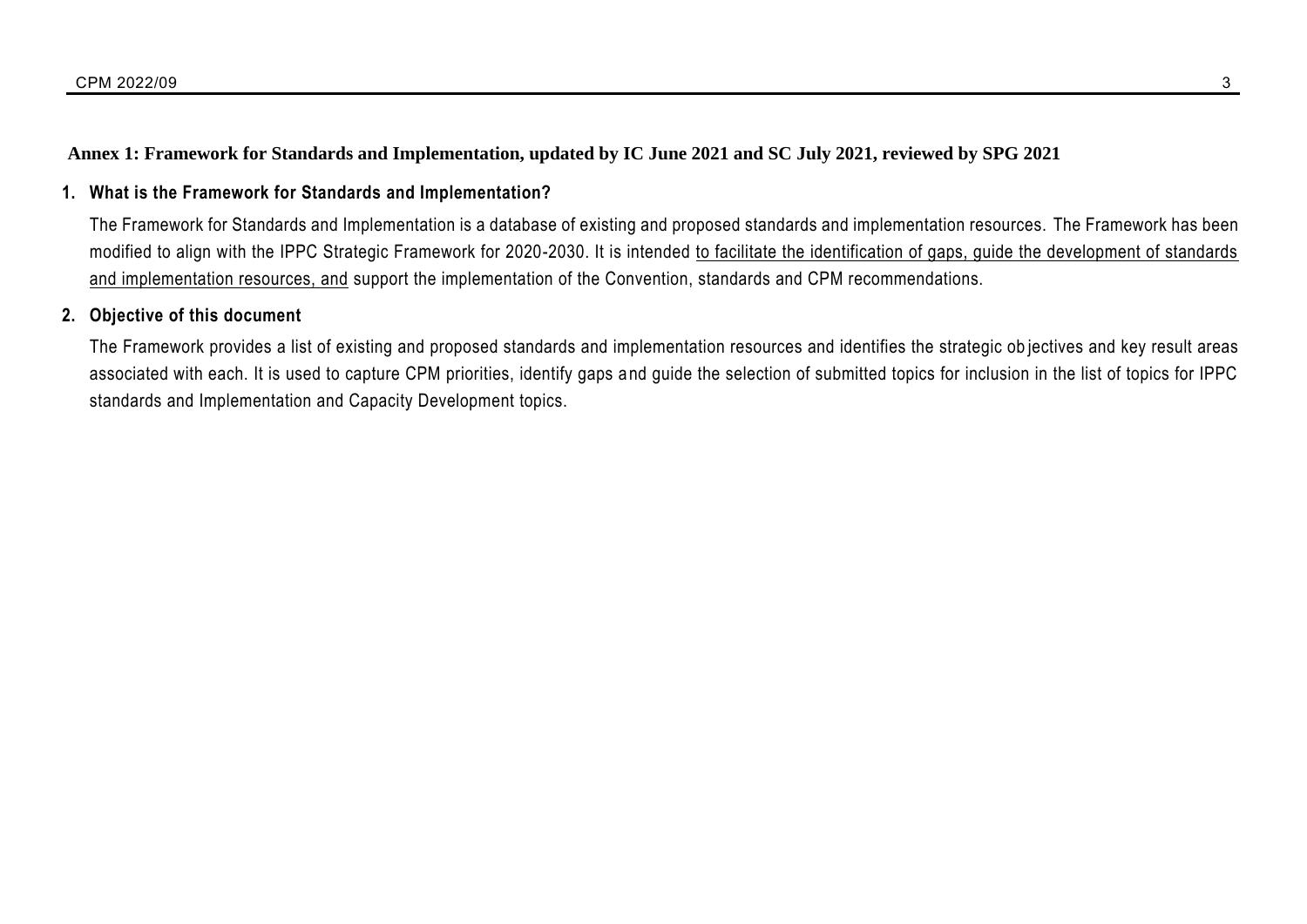## **3. Legend:**

Strategic Objective (A, B or C), Key Result Area (A1-A6, B1-B5 or C1-C7)/Development Agenda (1-8) of IPPC Strategic Framework 2020-2030<sup>4</sup>

<span id="page-3-1"></span><span id="page-3-0"></span>

|                            | <b>Standards</b>                                                                                                    | Implementation                                        |
|----------------------------|---------------------------------------------------------------------------------------------------------------------|-------------------------------------------------------|
| <b>Developed materials</b> | <b>Adopted standards</b> <sup>5</sup>                                                                               | <b>Explanatory documents for ISPMs7</b>               |
|                            | <b>CPM Recommendations6</b>                                                                                         | <b>IPPC Guides and training materials<sup>8</sup></b> |
| List of topics             | Topics/subjects on the List of Topics for IPPC                                                                      | Topics on the List of Implementation and Capacity     |
|                            | Standards <sup>9</sup>                                                                                              | Development topics <sup>10</sup>                      |
| Gaps identified            | Standards topics/subjects that need to be<br>addressed                                                              | Implementation topics that need to be addressed       |
| Supporting documents       | IRSS studies (published) <sup>11</sup><br>IRSS topics (to be developed) <sup>12</sup><br>Other relevant information |                                                       |

<sup>9</sup> List of Topics for IPPC Standards:<https://www.ippc.int/en/core-activities/standards-setting/list-topics-ippc-standards/>

<sup>&</sup>lt;sup>4</sup> IPPC Strategic Framework 2020-2030: <https://www.ippc.int/en/publications/87741/>

<sup>5</sup> Adopted standards:<https://www.ippc.int/en/core-activities/standards-setting/ispms/>

<sup>6</sup> CPM Recommendations:<https://www.ippc.int/en/core-activities/governance/cpm/cpm-recommendations-1/cpm-recommendations/>

<sup>7</sup> Explanatory documents for ISPMs[: https://www.ippc.int/en/core-activities/standards-setting/explanatory-documents-international-standards-phytosanitary-measures/](https://www.ippc.int/en/core-activities/standards-setting/explanatory-documents-international-standards-phytosanitary-measures/)

<sup>8</sup> IPPC Guides and training materials[: https://www.ippc.int/en/core-activities/capacity-development/guides-and-training-materials/](https://www.ippc.int/en/core-activities/capacity-development/guides-and-training-materials/)

<sup>10</sup> List of Implementation and Capacity Development topics:<https://www.ippc.int/en/publications/86844/>

<sup>11</sup> IRSS studies[: https://www.ippc.int/en/core-activities/implementation-review-and-support-system/](https://www.ippc.int/en/core-activities/implementation-review-and-support-system/)

<sup>12</sup> IRSS topics[: https://www.ippc.int/en/publications/87720/](https://www.ippc.int/en/publications/87720/)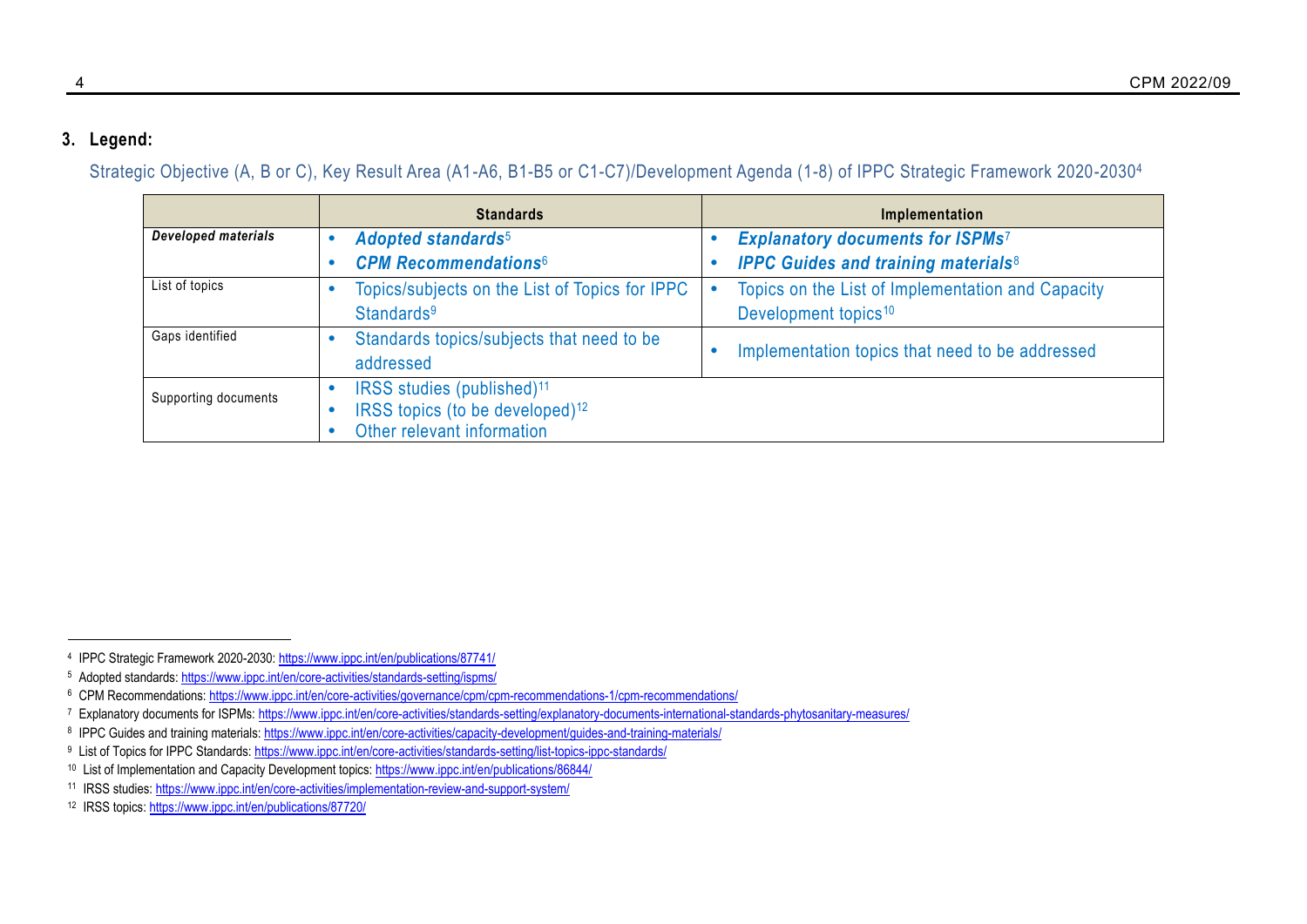### $\,$  CPM 2022/09  $\,$   $\,$  5  $\,$

## **4. Notes:**

- 1. List of Topics includes topics/subjects on the List of Topics for IPPC Standards/ List of Implementation and Capacity Development topics and their priority level.
- 2. Gaps identified include topics/subjects that need to be addressed.
- 3. As 2030 Key result areas and Development Agendas of IPPC Strategic Framework 2020 -2030 may relate to a wide range of materials, materials that only principally relate to those themes are indicated in this Framework.
- **5. IPPC Strategic Framework 2020-2030 Strategic objectives, key result areas, and development agenda:**

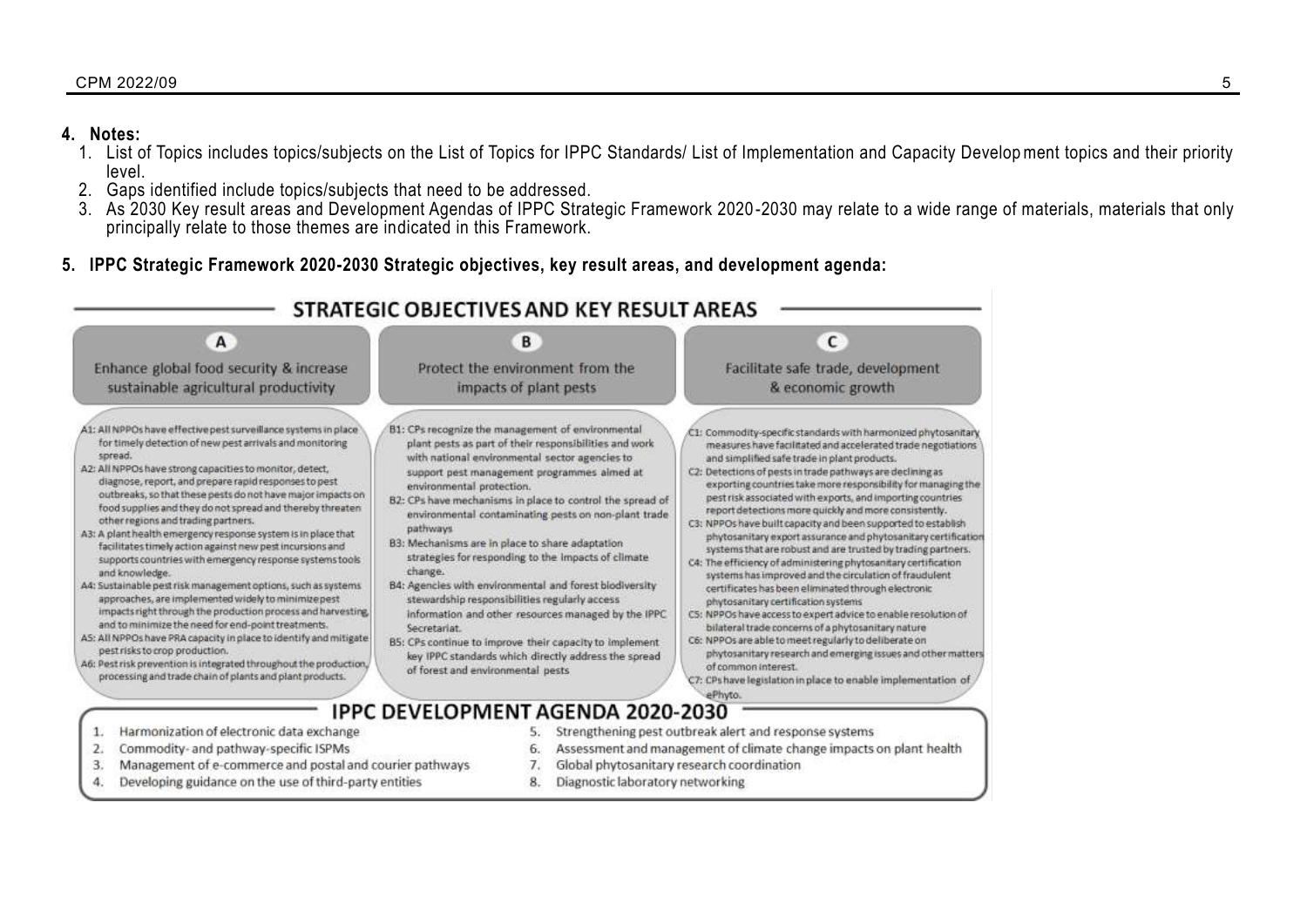## **A1 Strategic objective A:** *Enhance Global Food Security and Increase Sustainable Agricultural Productivity*

**Key result area A1:** All NPPOs have effective pest surveillance systems in place for timely detection of new pest arrivals and monitoring spread

|                         | <b>Standards</b>                                                                                                                                                                                                                                                                                                                                                                                                                                                                                                                                                                                                                             | Implementation                                                                                                                                                                                                                                                                                                                                                                                                         |
|-------------------------|----------------------------------------------------------------------------------------------------------------------------------------------------------------------------------------------------------------------------------------------------------------------------------------------------------------------------------------------------------------------------------------------------------------------------------------------------------------------------------------------------------------------------------------------------------------------------------------------------------------------------------------------|------------------------------------------------------------------------------------------------------------------------------------------------------------------------------------------------------------------------------------------------------------------------------------------------------------------------------------------------------------------------------------------------------------------------|
| Developed<br>materials  | • Requirements for the establishment of pest free areas (ISPM 4)<br>• Surveillance (ISPM 6)<br>• Determination of pest status in an area (ISPM 8)<br>• Requirements for the establishment of pest free places of production and pest free<br>production sites (ISPM 10)<br>• Requirements for the establishment of areas of low pest prevalence (ISPM 22)<br>Establishment of pest free areas for fruit flies (Tephritidae) (ISPM 26)<br>Recognition of pest free areas and areas of low pest prevalence (ISPM 29)<br>• Pest free potato (Solanum spp.) micropropagative material and minitubers for<br><i>international trade (ISPM 33)</i> | <b>Guide, Plant Pest-Surveillance (Revision)</b><br>Guide, Pest Free Area<br><b>Guide, Pest Status</b><br>Prevention, preparedness and response guidelines for Spodoptera frugiperda                                                                                                                                                                                                                                   |
| List of topics          | Revision of ISPM 4 Requirements for the establishment of pest free areas (2009-002,<br>Priority 4)                                                                                                                                                                                                                                                                                                                                                                                                                                                                                                                                           | Plant health surveillance, Portal (2015-015, Priority 1)<br>• Plant Pest Surveillance, Guide Revision (2017-049, Priority 1)<br>• Surveillance of Xylella fastidiosa, Guide (2018-037, Priority 1)<br>Surveillance and reporting obligations, e-Learning course (2020-012, Priority 1)<br>$\bullet$<br>• Pest Free Areas (PFA), e-Learning course (2017-044, Priority 12)<br>Pest Status Guide, (2017-048, Priority 2) |
| Gaps<br>identified      | Specific guidance on surveillance for a pest or a group of pests (Priority 3) <sup>13</sup><br>Specific guidance on PFA, PFPP and ALPP for a pest or a group of pests (Priority 4) <sup>14</sup>                                                                                                                                                                                                                                                                                                                                                                                                                                             | Specific guidance on surveillance for a pest or a group of pests<br>Specific guidance on PFA, PFPP and ALPP for a pest or a group of pests                                                                                                                                                                                                                                                                             |
| Supporting<br>documents | • IRSS Topic: Baseline study on the successes and challenges of implementation of pest free areas (Priority 1) <sup>12</sup>                                                                                                                                                                                                                                                                                                                                                                                                                                                                                                                 |                                                                                                                                                                                                                                                                                                                                                                                                                        |

<sup>13</sup> Standard and Implementation material for this topic could be developed potentially simultaneously.

<sup>14</sup> Standard and Implementation material for this topic could be developed potentially simultaneously.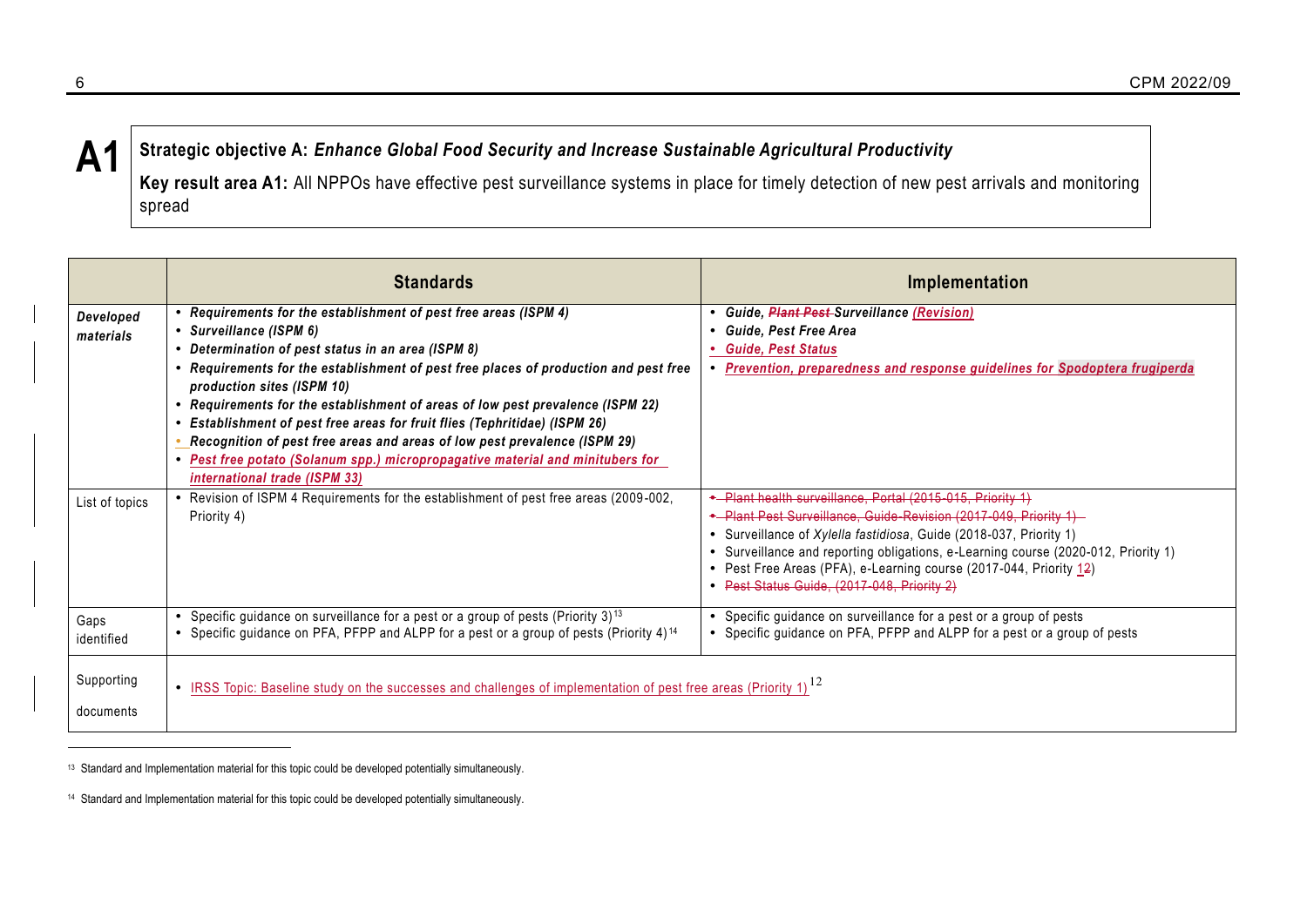

**A2** Strategic objective A: *Enhance global food security and increase sustainable agricultural productivity*<br>Key result area A3: All NDDQs have straps conseities to maniter detect, discusses, report, and prepare regi

<span id="page-6-0"></span>**Key result area A2:** All NPPOs have strong capacities to monitor, detect, diagnose, report, and prepare rapid responses to pest outbreaks, so that these pests do not have major impacts on food supplies and they do not spread and thereby threaten other regions and trading partners. **Development agenda 8:** *Diagnostic laboratory networking*

|                         | <b>Standards</b>                                                                                                                                                                                                                                                                                                                                                                                                                                                                                                                                                                                                                                                    | Implementation                                                                                                                                                                                                                                                                                                                                                                                                                                                                                        |
|-------------------------|---------------------------------------------------------------------------------------------------------------------------------------------------------------------------------------------------------------------------------------------------------------------------------------------------------------------------------------------------------------------------------------------------------------------------------------------------------------------------------------------------------------------------------------------------------------------------------------------------------------------------------------------------------------------|-------------------------------------------------------------------------------------------------------------------------------------------------------------------------------------------------------------------------------------------------------------------------------------------------------------------------------------------------------------------------------------------------------------------------------------------------------------------------------------------------------|
| Developed<br>materials  | • Surveillance (ISPM 6 Surveillance)<br>Determination of pest status in an area (ISPM 8)<br>• Pest Reporting (ISPM 17)<br>• Guidelines on lists of regulated pests (ISPM 19)<br>• Guidelines for Inspection (ISPM 23)<br>• Diagnostic protocols for regulated pests (ISPM 27), including 29 Annexes/DPs<br>• Methodologies for sampling of consignments (ISPM 31)<br>Design and operation of post-entry quarantine stations for plants (ISPM 34)<br>• CPM Recommendation: The importance of pest diagnosis (R-07)<br>• CPM Recommendation: Preparing to use high-throughput sequencing (HTS)<br>technologies as a diagnostic tool for phytosanitary purposes (R-08) | <b>Explanatory document ISPM 17 (Pest reporting)</b><br><b>Guide, Plant Pest Surveillance (Revision)</b><br>• Guide, Pest Status<br>Guide to delivering phytosanitary diagnostic services<br><b>Guide to National Reporting Obligations</b><br>• NRO training materials <sup>15</sup><br>• NRO e-learning                                                                                                                                                                                             |
| List of topics          | 23 subjects for the Technical Panel on Diagnostic Protocols (TPDP) on LoT as of<br>07/2021<br>18 Diagnostic Protocols on LoT as of 05/2019                                                                                                                                                                                                                                                                                                                                                                                                                                                                                                                          | • Plant Pest Surveillance, Guide Revision (2017-049, Priority 1)-<br>• Strengthening Pest Outbreak Alert and Response Systems, Programme (2017-051,<br>Priority 1)<br>Inspection e-Learning course (2020-011, Priority 1)<br>Surveillance and reporting obligations, e-Learning course (2020-012, Priority 1)<br>* Pest Status Guide, (2017 048, Priority 2)<br>• Designing plant quarantine laboratories, Reference material (2018-013, Priority 4)<br>• Pest diagnostic, TBD (2016-015, Priority 4) |
| Gaps<br>identified      | • Revision: Pest reporting (ISPM 17) (Priority 2)<br>• Revision: Guidelines on lists of regulated pests (ISPM 19) (Priority 2)<br>• Requirements for diagnostics (Priority 2)                                                                                                                                                                                                                                                                                                                                                                                                                                                                                       |                                                                                                                                                                                                                                                                                                                                                                                                                                                                                                       |
| Supporting<br>documents | • National Reporting obligations (NRO) on IPP <sup>16</sup>                                                                                                                                                                                                                                                                                                                                                                                                                                                                                                                                                                                                         |                                                                                                                                                                                                                                                                                                                                                                                                                                                                                                       |

<span id="page-6-1"></span><sup>15</sup> <https://www.ippc.int/en/core-activities/information-exchange/nro-and-ipp-training/>

<sup>16</sup> Web page on the IPP:<https://www.ippc.int/en/core-activities/information-exchange/nro/>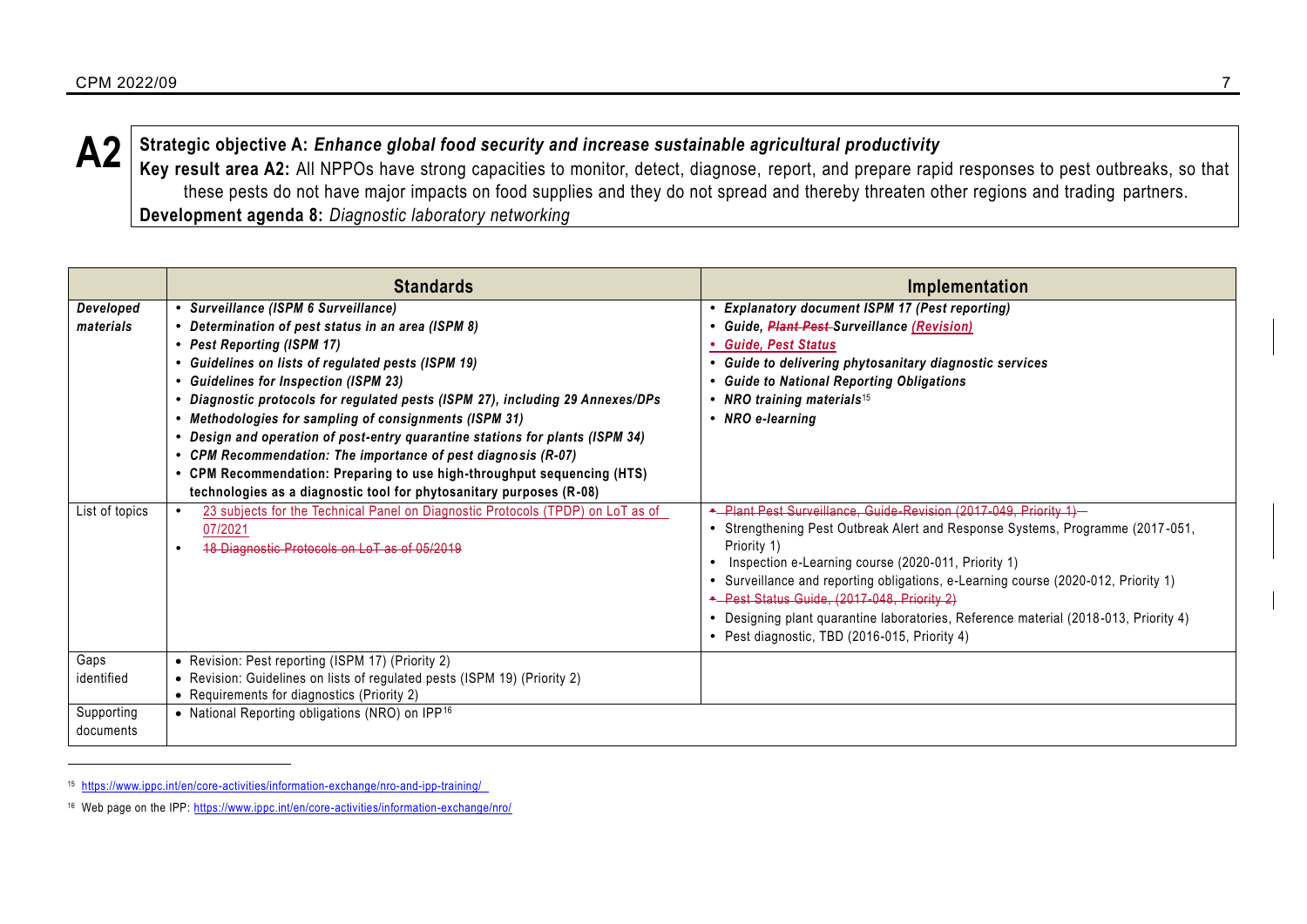**A3 Strategic objective A:** *Enhance global food security and increase sustainable agricultural productivity*

**Key result area A3:** A plant health emergency response system is in place that facilitates timely action against new pest incursions and supports countries with emergency response systems tools and knowledge.

**Development agenda 5:** *Strengthening pest outbreak alert and response systems*

|                         | <b>Standards</b>                                                                                                 | Implementation                                                                                                                                                                                                                                                                                                                                  |
|-------------------------|------------------------------------------------------------------------------------------------------------------|-------------------------------------------------------------------------------------------------------------------------------------------------------------------------------------------------------------------------------------------------------------------------------------------------------------------------------------------------|
| Developed<br>materials  | • Guidelines for the notification of non-compliance and emergency action (ISPM 13)<br>• Pest Reporting (ISPM 17) | <b>Explanatory document ISPM 17 (Pest reporting)</b><br>Guide on managing relationships with stakeholders<br><b>Guide to National Reporting Obligations</b><br>• Guide on Pest Risk Communication<br>*-Prevention, preparedness and response guidelines for Spodoptera frugiperda<br>• NRO training materials <sup>15</sup><br>• NRO e-learning |
| List of topics          |                                                                                                                  | • Strengthening Pest Outbreak Alert and Response Systems, Programme (2017-051,<br>Priority 1)<br>Contingency planning, Guide (2019-012, Priority 1)<br>٠<br>* Fall Armyworm Prevention, Guidelines and training materials (2020-010, Priority 1)<br>Surveillance and reporting obligations, e-Learning course (2020-012, Priority 1)            |
| Gaps<br>identified      | • Contingency planning and emergency response (Priority 1)                                                       |                                                                                                                                                                                                                                                                                                                                                 |
| Supporting<br>documents | • National Reporting obligations (NRO) on IPP <sup>16</sup>                                                      |                                                                                                                                                                                                                                                                                                                                                 |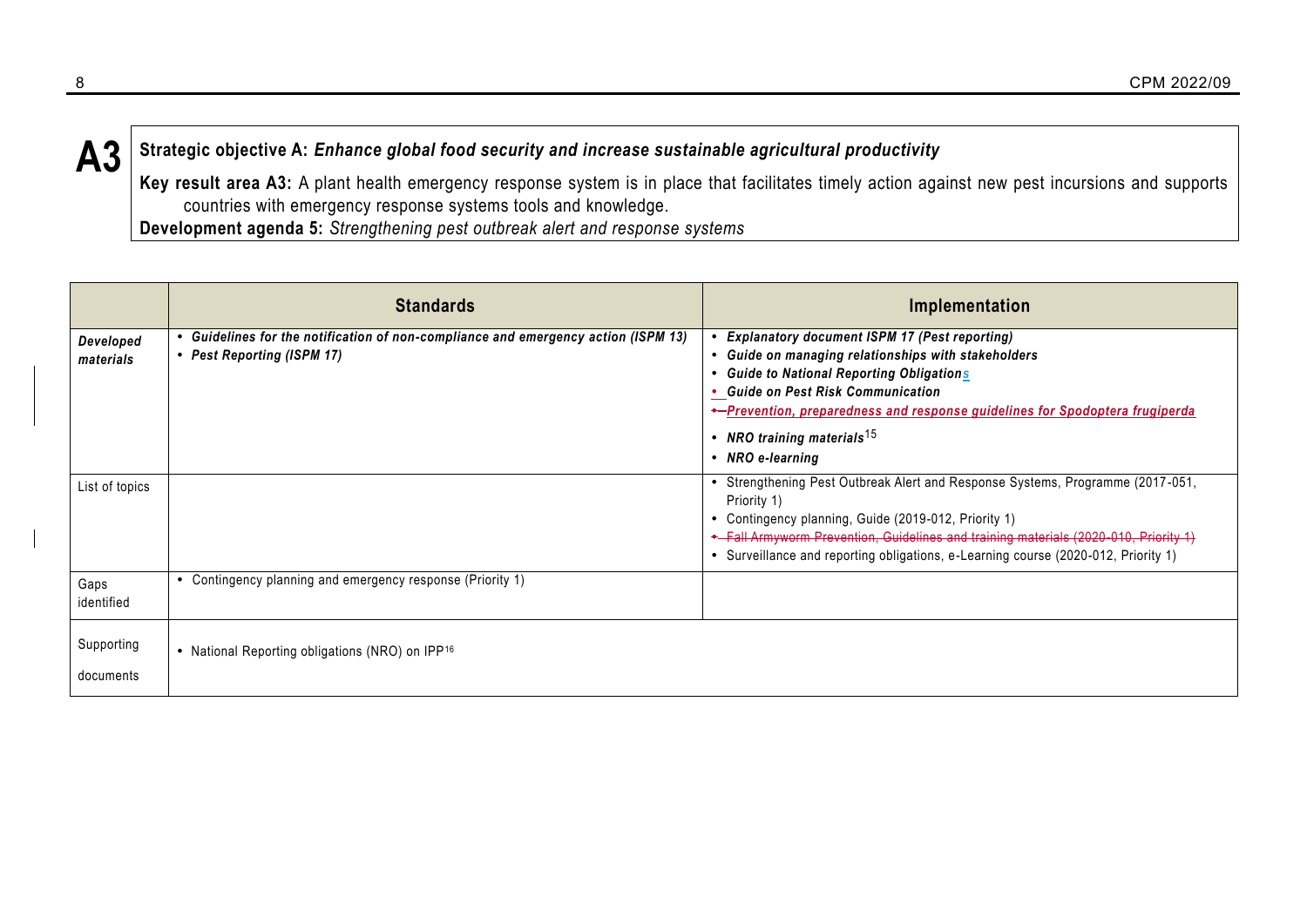

## **A4 Strategic objective A:** *Enhance global food security and increase sustainable agricultural productivity*

**Key result area A4:** Sustainable pest risk management options, such as systems approaches, are implemented widely to minimize pest impacts right through the production process and harvesting, and to minimize the need for end -point treatments.

|                         | <b>Standards</b>                                                                                                                                                                                                                                                                                                                                                                                     | Implementation                                                                                                                                                   |
|-------------------------|------------------------------------------------------------------------------------------------------------------------------------------------------------------------------------------------------------------------------------------------------------------------------------------------------------------------------------------------------------------------------------------------------|------------------------------------------------------------------------------------------------------------------------------------------------------------------|
| Developed<br>materials  | The use of integrated measures in a systems approach for pest risk management<br>(ISPM 14)<br>Guidelines for the determination and recognition of equivalence of phytosanitary<br>measures (ISPM 24)<br>Design and operation of post-entry quarantine stations for plants (ISPM 34)<br>Systems approach for pest risk management of fruit flies (Tephritidae) (ISPM 35)                              |                                                                                                                                                                  |
| List of topics          | • ISPM 38 - International movement of seeds: Annex 1 - Design and use of systems approaches<br>for phytosanitary certification of seeds (2018-009, Priority 1)<br>• Pest risk management for quarantine pests (2014-001, Priority 2)<br>• Use of systems approaches in managing risks associated with the movement of wood (2015-<br>004, Priority 3)<br>Efficacy of measures (2001-001, Priority 4) | • Inspection of consignments for Xylella fastidiosa at points of entry, Guide (2018-<br>038, Priority 1)<br>• Pest Risk Management, Guide (2017-047, Priority 3) |
| Gaps<br>identified      | • Specific guidance on pest risk management for pests or a group of pests (Priority 3)<br>• Clarification on the concepts of integrated measures and systems approach (Priority 4)<br>• Specific guidance on systems approaches for commodities or pests (Priority 4)                                                                                                                                |                                                                                                                                                                  |
| Supporting<br>documents | • IRSS study: Review of the application of equivalence between phytosanitary measures used to manage pest risk in trade $(2016)^{11}$<br>Beyond compliance tools (2021) <sup>17</sup>                                                                                                                                                                                                                |                                                                                                                                                                  |
|                         |                                                                                                                                                                                                                                                                                                                                                                                                      |                                                                                                                                                                  |

<sup>&</sup>lt;sup>17</sup> Web page on the IPP for the Beyond Compliance tools<https://www.ippc.int/en/core-activities/capacity-development/phytosanitary-system/systems-approach/systems-approach-online-tools/>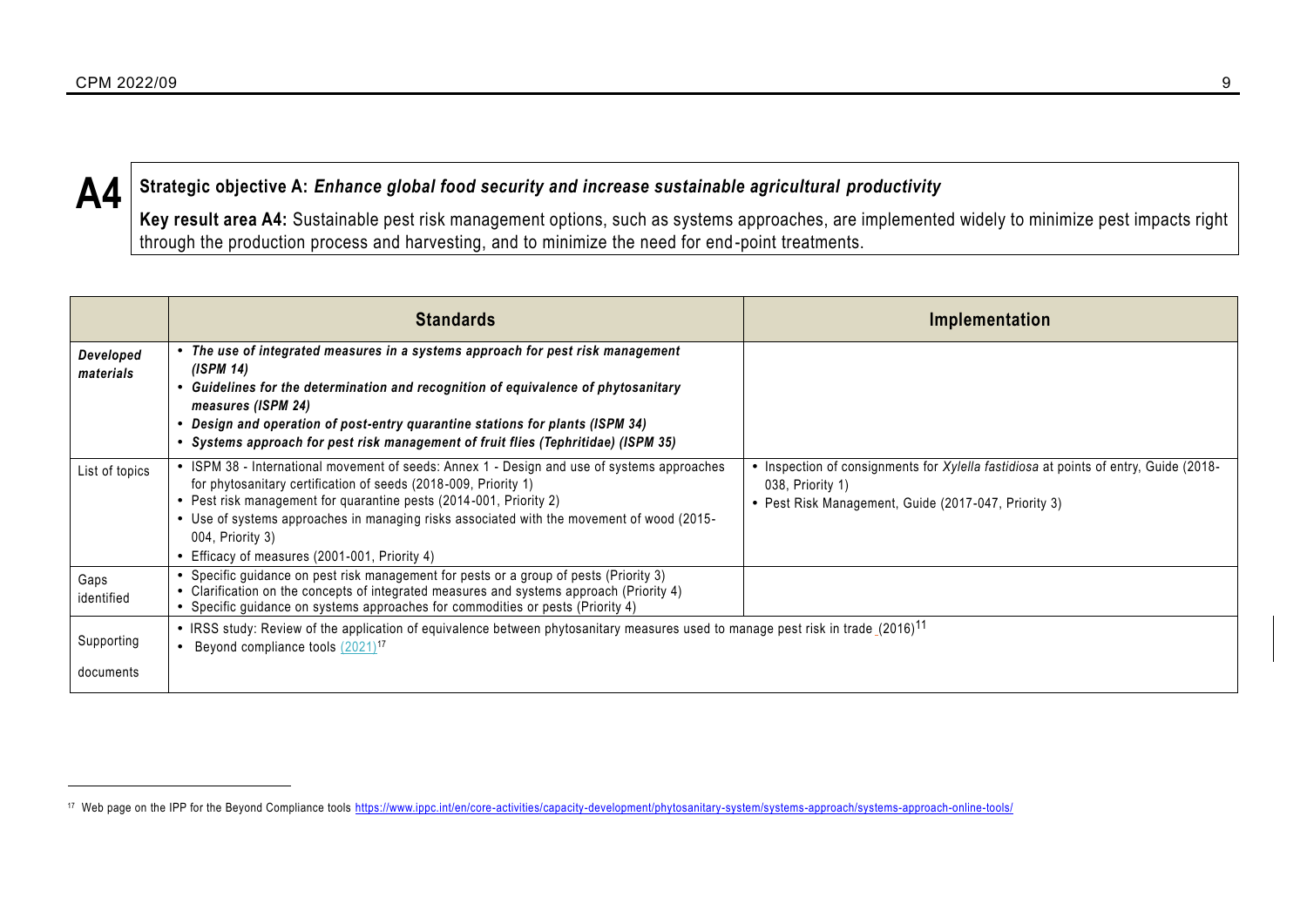

 $\mathbf{A5}^\parallel$ Strategic objective A: *Enhance global food security and increase sustainable agricultural productivity*<br>Key result area A5: All NPPOs have pest risk analysis capacity in place to identify and mitigate pest ris

|                         | <b>Standards</b>                                                                                                                                                                                                                                                                                                                                                                                                                                                                                                                                                                                                                                                                                                            | Implementation                                                                                                                                       |
|-------------------------|-----------------------------------------------------------------------------------------------------------------------------------------------------------------------------------------------------------------------------------------------------------------------------------------------------------------------------------------------------------------------------------------------------------------------------------------------------------------------------------------------------------------------------------------------------------------------------------------------------------------------------------------------------------------------------------------------------------------------------|------------------------------------------------------------------------------------------------------------------------------------------------------|
| Developed<br>materials  | • Framework for pest risk analysis (ISPM 2)<br>• Guidelines for the export, shipment, import and release of biological control<br>agents and other beneficial organisms (ISPM 3)<br>• Pest risk analysis for quarantine pests (ISPM 11)<br>. The use of integrated measures in a systems approach for pest risk management<br>$($ ISPM 14 $)$<br>• Regulated non-quarantine pests: concept and application (ISPM 16)<br>• Pest risk analysis for regulated non-quarantine pests (ISPM 21)<br>• Categorization of commodities according to their pest risk (ISPM 32)<br>• Systems approach for pest risk management of fruit flies (Tephritidae) (ISPM 35)<br>• Determination of host status of fruit to fruit fly (ISPM 37) | e-Learning course, Pest risk analysis<br>*-e-learning on PRA<br>• Training materials on PRA                                                          |
| List of topics          | • Pest risk management for quarantine pests (2014-001, Priority 2)<br>• Criteria for the determination of host status for fruit flies based on available information<br>(Annex to ISPM 37) (2018-011, Priority 3)<br>• Supplement on Guidance on the concept of probability of transfer to a suitable host and<br>establishment as used in a pest risk analysis for quarantine pests to ISPM 11 (2015-010,<br>Priority 4)<br>• Reorganization of Pest Risk Analysis standards (2020-001)                                                                                                                                                                                                                                    | Assessing the risk of introduction of pests with seeds, Guide (2018-036, Priority 1)<br>Pest risk analysis, e Learning course (2020-002, Priority 1) |
| Gaps<br>identified      | Economic analysis in PRA (Priority 2)<br>• Host and non-host status (Priority 3)<br>• Specific guidance on pest risk management for pests or a group of pests (Priority 3)<br>• Risk communication (Priority 3)<br>• Revision and combination of PRA standards (including ISPM 2, 11 and 21) (priority 4)                                                                                                                                                                                                                                                                                                                                                                                                                   |                                                                                                                                                      |
| Supporting<br>documents | • IRSS study: Diversion from Intended Use: Consideration of the extent of the issue (2016) <sup>11</sup><br>• External cooperation: The Secretariat for the Convention on Biological Diversity (CBD) <sup>18</sup>                                                                                                                                                                                                                                                                                                                                                                                                                                                                                                          |                                                                                                                                                      |

<span id="page-9-0"></span><sup>18</sup> Web page on the IPP on the CBD: <https://www.ippc.int/en/external-cooperation/organizations-page-in-ipp/cbd/>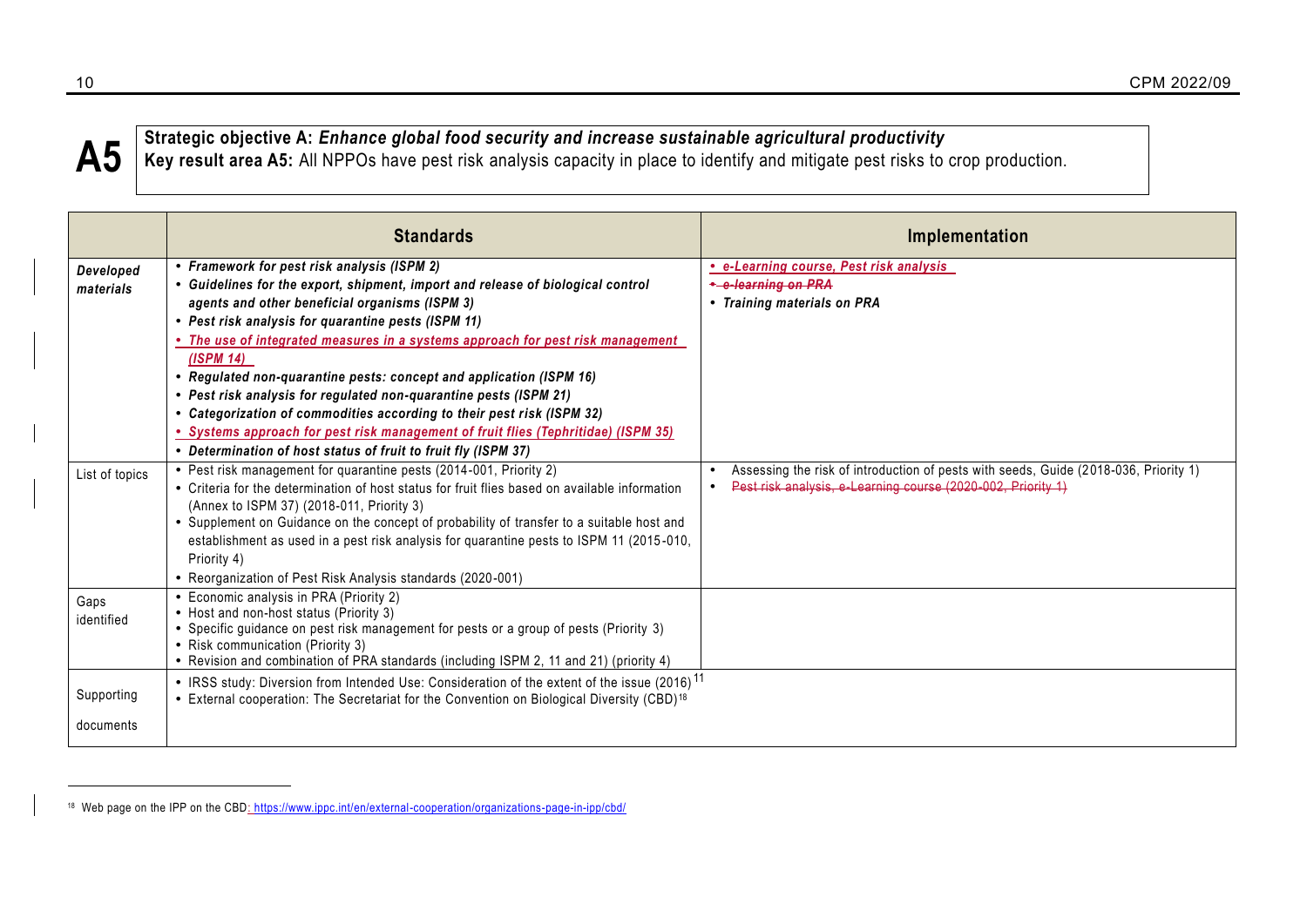**A6 Strategic objective A:** *Enhance global food security and increase sustainable agricultural productivity*

Key result area A6: Pest risk prevention is integrated throughout the production, processing and trade chain of plants and plant products.

|                        | <b>Standards</b>                                                                                                                                                                                                                                                                                                                                                                                                                                                                                                                  | Implementation                                                                                                                                                                                                    |
|------------------------|-----------------------------------------------------------------------------------------------------------------------------------------------------------------------------------------------------------------------------------------------------------------------------------------------------------------------------------------------------------------------------------------------------------------------------------------------------------------------------------------------------------------------------------|-------------------------------------------------------------------------------------------------------------------------------------------------------------------------------------------------------------------|
| Developed<br>materials | • Guidelines for the export, shipment, import and release of biological control<br>agents and other beneficial organisms (ISPM 3)<br>• Phytosanitary certification system (ISPM 7)<br>• Phytosanitary certificates (ISPM 12)<br>• Guidelines for a phytosanitary import regulation system (ISPM 20)<br><b>Guideline for inspection (ISPM 23)</b><br>• Consignments in transit (ISPM 25)<br>• Safe provision of food and other humanitarian aid to prevent the introduction of<br>plant pests during an emergency situation (R-09) | • Guide, Transit                                                                                                                                                                                                  |
| List of topics         |                                                                                                                                                                                                                                                                                                                                                                                                                                                                                                                                   | Developing Phytosanitary Security Procedures, Guide (2018-028, Priority1)<br>Inspection e-Learning course (2020-011, Priority 1)<br>Risk based inspection of imported consignments, Guide (2018-022, priority 12) |
| Gaps<br>identified     | • Risk based inspection of imported consignments (2018-022, Pending)<br>• Diversion from intended use (Priority 2? to be determined) (concept standard or<br>supplementary document)<br>• Non-commodity specific phytosanitary treatments for regulated pests (e.g. soil drench,<br>sterilization) (Annexes to ISPM 28) (Priority 4)                                                                                                                                                                                              |                                                                                                                                                                                                                   |
| Supporting             | • IRSS study: Diversion from Intended Use: Consideration of the extent of the issue (2016) <sup>11</sup>                                                                                                                                                                                                                                                                                                                                                                                                                          |                                                                                                                                                                                                                   |
| documents              |                                                                                                                                                                                                                                                                                                                                                                                                                                                                                                                                   |                                                                                                                                                                                                                   |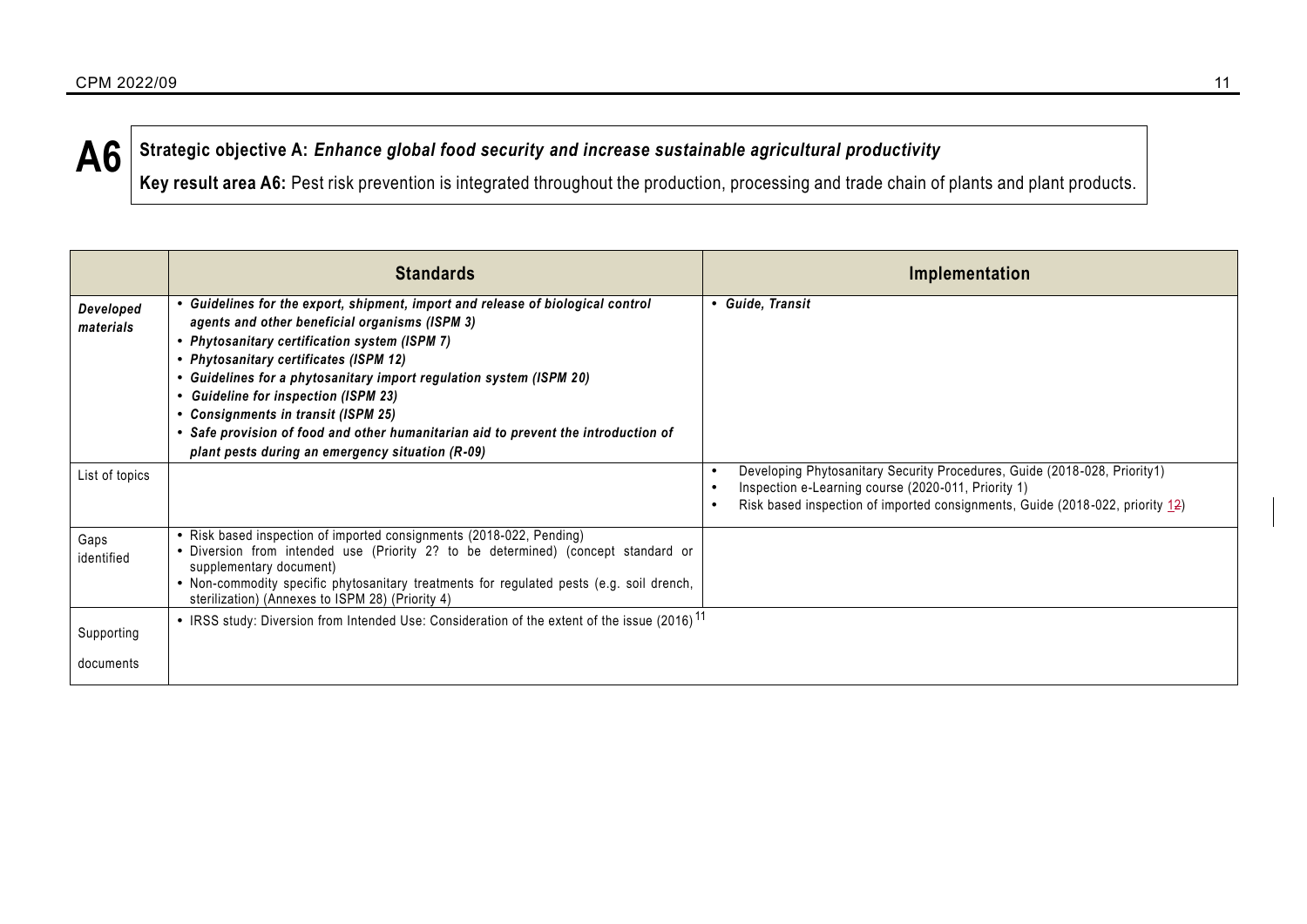# **B1** Strategic objective B: Protect the environment from the impacts of plant pests

Key result area B1: Contracting parties recognize the management of environmental plant pests as part of their responsibilities and work with national environmental sector agencies to support pest management programmes aimed at environmental protection.

|                        | <b>Standards</b>                                                                                                                                                                                      | Implementation |
|------------------------|-------------------------------------------------------------------------------------------------------------------------------------------------------------------------------------------------------|----------------|
| Developed<br>materials | • Guidelines on the understanding of potential economic importance and related<br>terms including reference to environmental considerations (ISPM 5 - Supplement 2)                                   |                |
|                        | • CPM Recommendation: LMOs, biosecurity and alien invasive species (R-01)<br>• CPM Recommendation: Threats to biodiversity posed by alien species: actions<br>within the framework of the IPPC (R-02) |                |
|                        | • CPM Recommendation: Replacement or reduction of the use of methyl bromide as<br>a phytosanitary measure (R-03)                                                                                      |                |
|                        | • CPM Recommendation: IPPC Coverage of Aquatic Plants (R-04)                                                                                                                                          |                |
| List of topics         |                                                                                                                                                                                                       |                |
| Gaps<br>identified     |                                                                                                                                                                                                       |                |
| Supporting             | • IRSS study: Aquatic Plants: Their Uses and Risks - A review of the global status of aquatic plants (2012) <sup>11</sup>                                                                             |                |
|                        | • IRSS study: The Biosecurity approach: A review and evaluation of its application by FAO, internationally and in various countries (2016) <sup>11</sup>                                              |                |
| documents              | • IRSS study: Analyzing the benefits of implementing the IPPC (2017) <sup>11</sup><br>• External cooperation: Ozone Secretariat <sup>19</sup>                                                         |                |
|                        | • External cooperation: The Secretariat for the Convention on Biological Diversity (CBD) <sup>18</sup><br>• External cooperation: UN Environment Programme <sup>20</sup>                              |                |

<span id="page-11-0"></span><sup>19</sup> Web page on the IPP:<https://www.ippc.int/en/external-cooperation/organizations-page-in-ipp/ozonesecretariat/>

<sup>&</sup>lt;sup>20</sup> Web page on the IPP:<https://www.ippc.int/en/external-cooperation/organizations-page-in-ipp/unep/>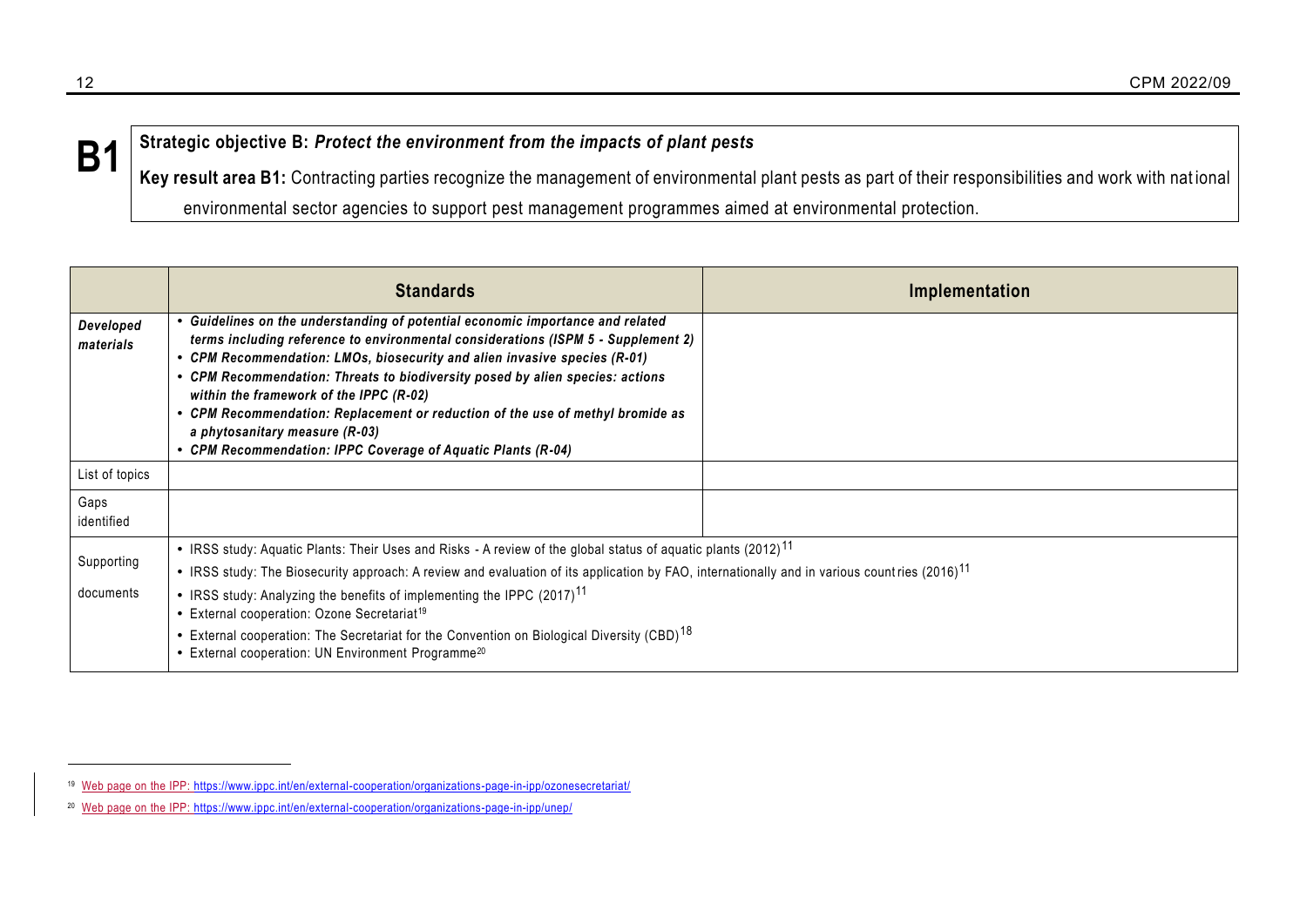

**B2** Strategic objective B: Protect the environment from the impacts of plant pests<br>**B2** Key result area B2: Contracting parties have mechanisms in place to control the spread of environmental contaminating pests on non-p pathways (e.g. invasive ants on vehicles and machinery, or gypsy moth egg masses on sea containers and vessels).

|                         | <b>Standards</b>                                                                                                                                                                                                                                                                                   | Implementation                                                                                                                                                                                                       |
|-------------------------|----------------------------------------------------------------------------------------------------------------------------------------------------------------------------------------------------------------------------------------------------------------------------------------------------|----------------------------------------------------------------------------------------------------------------------------------------------------------------------------------------------------------------------|
| Developed<br>materials  | International movement of used vehicles, machinery and equipment (ISPM 41)<br>• CPM Recommendation: Sea containers (R-06)                                                                                                                                                                          | • Guide, Sea Container Surveys<br>• Guide, Sea container supply chains and cleanliness                                                                                                                               |
| List of topics          | Minimizing pest movement by sea containers (2008-001, Priority 1)<br>• Minimizing pest movement by air containers and aircrafts (2008-002, Priority 3)<br>• Facilitating safe trade by reducing the incidence of contaminating pests associated with<br>traded goods (CPM recommendation 2019-001) | • Sea containers, Programme (2016-016, Priority 1)<br>• Development and implementation of regulations and legislation to manage phytosanitary<br>risks on regulated articles for NPPOs, Guide (2018-008, Priority 1) |
| Gaps<br>identified      |                                                                                                                                                                                                                                                                                                    |                                                                                                                                                                                                                      |
| Supporting<br>documents | • IRSS study: The Biosecurity approach: A review and evaluation of its application by FAO; Internationally and in various countries (2016) <sup>11</sup><br>• External cooperation: International Maritime Organization (IMO) <sup>21</sup>                                                        |                                                                                                                                                                                                                      |

<sup>&</sup>lt;sup>21</sup>Web page on the IPP:- <https://www.ippc.int/en/external-cooperation/organizations-page-in-ipp/imo/>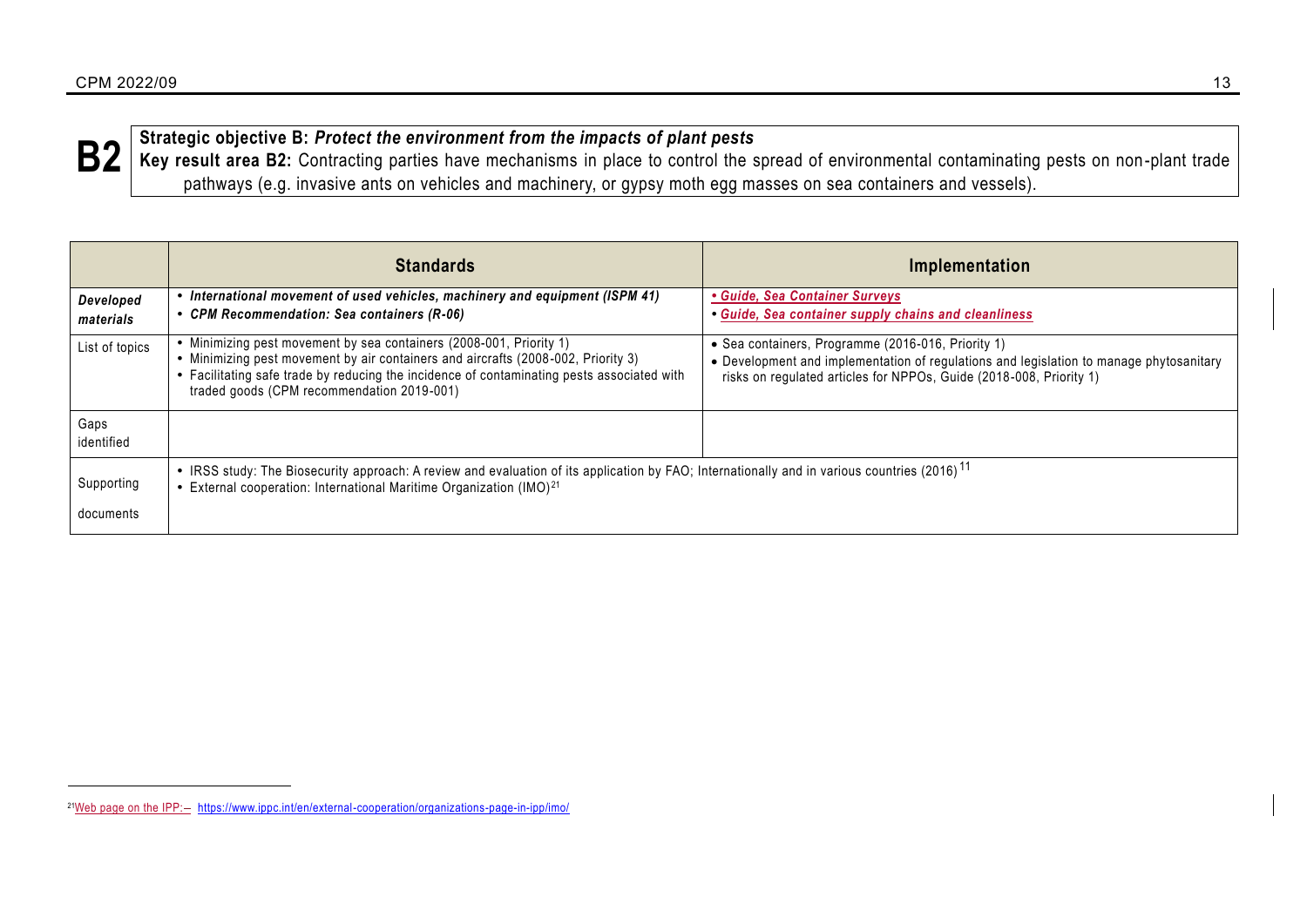

 $\mathbf{B3}$  Strategic objective B: Protect the environment from the impacts of plant pests<br>Key result area B3: Mechanisms are in place to share adaptation strategies for responding to the impacts of climate change. **Development agenda: 6.** *Assessment and management of climate change impacts on plant health*

|                | <b>Standards</b>                                                               | Implementation |
|----------------|--------------------------------------------------------------------------------|----------------|
| Developed      | • CPM Recommendation: Replacement or reduction of the use of methyl bromide as |                |
| materials      | a phytosanitary measure (R-03)                                                 |                |
| List of topics |                                                                                |                |
| Gaps           | • Guidance on climate change (supplement to ISPM 11) (Priority 3)              |                |
| identified     |                                                                                |                |
| Supporting     | External cooperation (Ozone Secretariat) <sup>19</sup>                         |                |
| documents      |                                                                                |                |



## $\mathbf{B4}\mid$  Strategic objective B: Protect the environment from the impacts of plant pests<br> $\mathbf{B4}\mid$  Key result area B4: Agencies with environmental and forest biodiversity stewardship responsibilities regularly access in managed by the IPPC Secretariat.

|                | <b>Standards</b>                                                                                       | Implementation                                           |
|----------------|--------------------------------------------------------------------------------------------------------|----------------------------------------------------------|
| Developed      |                                                                                                        | <b>• Guide, Managing relationships with stakeholders</b> |
| materials      |                                                                                                        |                                                          |
| List of topics |                                                                                                        |                                                          |
| Gaps           |                                                                                                        |                                                          |
| identified     |                                                                                                        |                                                          |
| Supporting     | • IRSS Topic: Antimicrobial Resistance (Priority 4) <sup>12</sup>                                      |                                                          |
| documents      | • External cooperation: Ozone Secretariat <sup>19</sup>                                                |                                                          |
|                | • External cooperation: The Secretariat for the Convention on Biological Diversity (CBD) <sup>18</sup> |                                                          |
|                | • Scientific review of the impact of climate change on plant pests (2021) <sup>22</sup>                |                                                          |

<sup>22</sup> <https://doi.org/10.4060/cb4769en>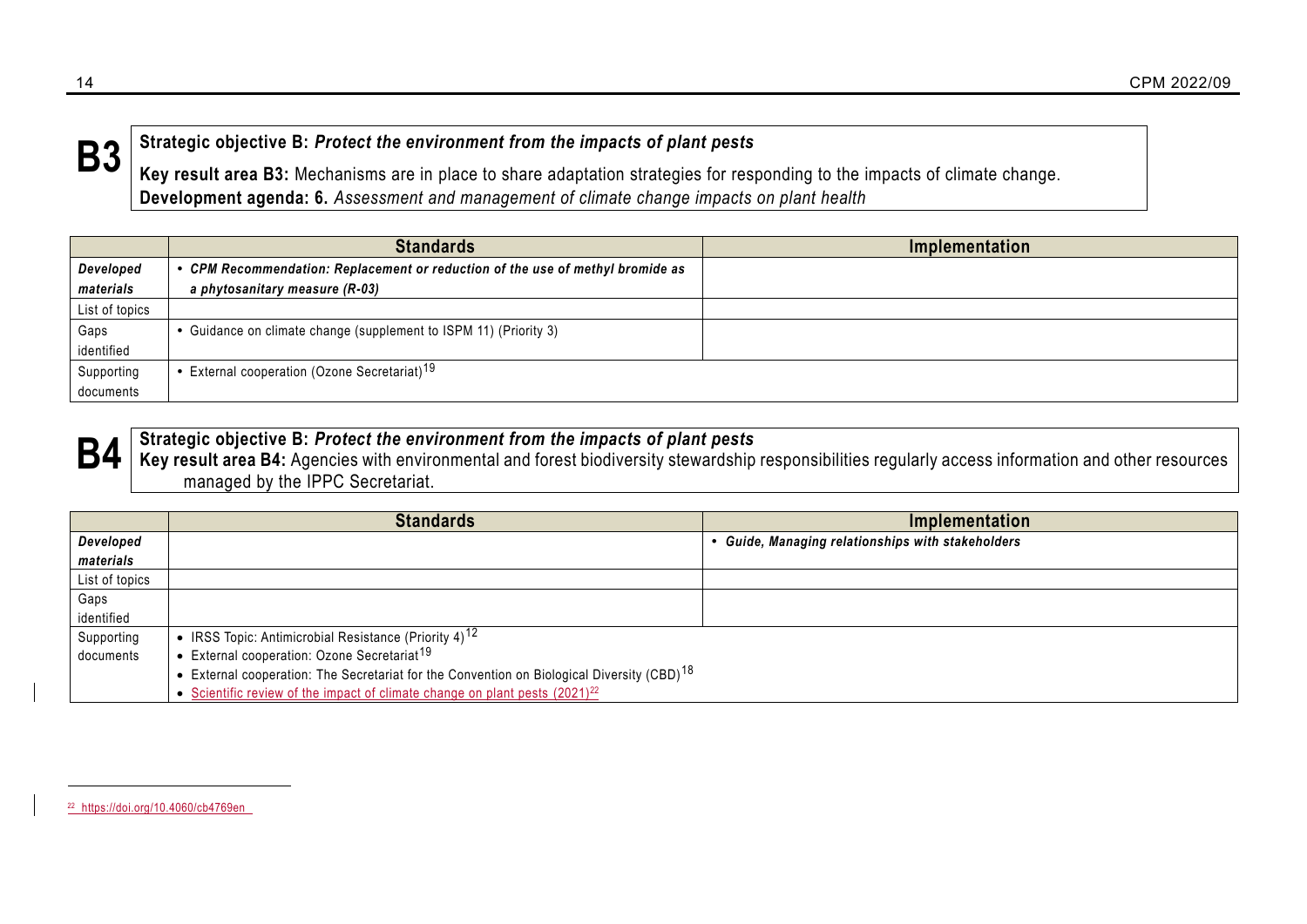# **B5** Strategic objective B: Protect the environment from the impacts of plant pests<br> **B5** Express the space B5 Contraction performation to improve their constitute inclu

**Key result areas B5:** Contracting parties continue to improve their capacity to implement key IPPC standards which directly address the spread of forest and environmental pests, such as ISPM 15 on wood packaging materials and other such standards, to contain the global s pread of pests which threaten forests, biodiversity and non-cultivated flora.

|                         | <b>Standards</b>                                                                                                                                                                                                                                                                                                                                                                                                               | Implementation                                                                                                                                                                                                                                          |
|-------------------------|--------------------------------------------------------------------------------------------------------------------------------------------------------------------------------------------------------------------------------------------------------------------------------------------------------------------------------------------------------------------------------------------------------------------------------|---------------------------------------------------------------------------------------------------------------------------------------------------------------------------------------------------------------------------------------------------------|
| Developed<br>materials  | • Pest Risk Analysis for quarantine pests (ISPM 11), Annex4<br>• Regulation of wood packaging material in international trade (ISPM 15)<br>• International movement of wood (ISPM 39)<br>• PT 22: Sulphuryl fluoride fumigation treatment for insects in debarked wood<br>• PT 23: Sulphuryl fluoride fumigation treatment for nematodes and insects in<br>debarked wood                                                       | • Explanatory document ISPM 15 (Regulation of wood packaging material in<br>international trade)<br>• Guide to implementation of phytosanitary standard in forestry<br>• e-Learning: Trade in forest commodities and the role of phytosanitary measures |
| List of topics          | • Heat treatment of wood using dielectric heating (2007-114, Priority 1)<br>• Criteria for treatments for wood packaging material in international trade (Revision of<br>ISPM 15) (2006-010, Priority 2)<br>• International movement of wood products and handicrafts made from wood (2008-008,<br>Priority 2)<br>• Use of systems approaches in managing risks associated with the movement of wood<br>(2015-004, Priority 3) | • ISPM 15 Wood packaging material, Guide (2017-043, Priority 1)                                                                                                                                                                                         |
| Gaps<br>identified      | • Revision of ISPM 15 to include fraudulent use (Priority 2)<br>• Revision: Regulated non-quarantine pests: concept and application (ISPM 16), to<br>broaden to pests and clarify the concepts related to quarantine pests, RNQP and pests<br>of national concern (Priority 2)                                                                                                                                                 |                                                                                                                                                                                                                                                         |
| Supporting<br>documents | External cooperation: The Secretariat for the Convention on Biological Diversity (CBD) <sup>18</sup><br>External cooperation: International Forest Quarantine Research Group (IFQRG) <sup>23</sup>                                                                                                                                                                                                                             |                                                                                                                                                                                                                                                         |

<sup>&</sup>lt;sup>23</sup> Web page on the IPP:<https://www.ippc.int/en/external-cooperation/organizations-page-in-ipp/internationalforestryquarantineresearchgroup/>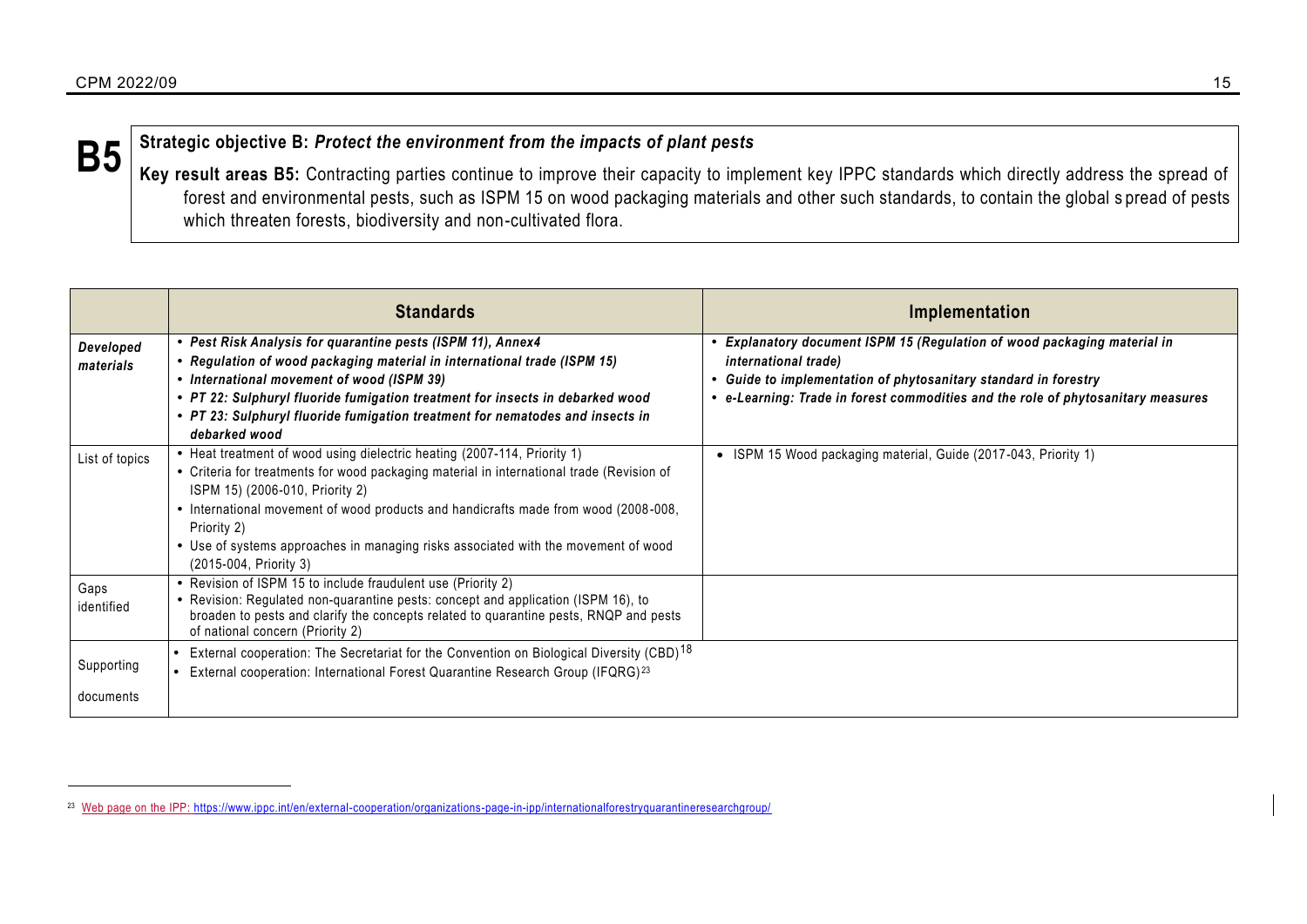

Strategic objective C: Facilitate safe trade, development and economic growth<br>Key result area C1: Commodity-specific standards with harmonized phytosanitary measures have facilitated and accelerated trade negotiations and *Development agenda 2: Commodity- and pathway-specific ISPMs Development agenda 3: Management of e-commerce and postal and courier pathways*

|                         | <b>Standards</b>                                                                                                                                                                                                                                                                                                                                                                                                                                                                                                                                                                                                                                                                                                                                                                                                                                                                                                                                                                                                                                                                                                                                              | <b>Implementation</b>                                                                                                                                                                                                                                                                                                                                                                              |
|-------------------------|---------------------------------------------------------------------------------------------------------------------------------------------------------------------------------------------------------------------------------------------------------------------------------------------------------------------------------------------------------------------------------------------------------------------------------------------------------------------------------------------------------------------------------------------------------------------------------------------------------------------------------------------------------------------------------------------------------------------------------------------------------------------------------------------------------------------------------------------------------------------------------------------------------------------------------------------------------------------------------------------------------------------------------------------------------------------------------------------------------------------------------------------------------------|----------------------------------------------------------------------------------------------------------------------------------------------------------------------------------------------------------------------------------------------------------------------------------------------------------------------------------------------------------------------------------------------------|
| Developed<br>materials  | • Regulation of wood packaging material in international trade (ISPM 15)<br>• Guidelines for the use of irradiation as a phytosanitary measure (ISPM 18)<br>• Phytosanitary treatments for regulated pests (ISPM 28) incl 39 Annexes (PTs)<br>• Categorization of commodities according to their pest risk (ISPM 32)<br>· Pest free potato (Solanum spp.) micropropagative material and minitubers for international trade (ISPM 33)<br>• Integrated measures plants for planting (ISPM 36)<br>• International movement of seeds (ISPM 38)<br>• International movement of wood (ISPM 39)<br>. International movement of growing media in association with plants for planting (ISPM 40)<br>• International movement of used vehicles, machinery and equipment (ISPM 41)<br>• Requirements for the use of temperature treatments as a phytosanitary measure (ISPM 42)<br>• Requirements for the use of fumigation as a phytosanitary measure (ISPM 43)<br>• CPM Recommendation: Internet trade (e-commerce) in plants and other regulated articles (R-05)<br>• Requirements for the use of modified atmosphere treatments as a phytosanitary measure (ISPM 44) | • Explanatory document ISPM 15 (Regulation of wood<br>packaging material in international trade)<br><b>Explanatory document ISPM 18 (Guidelines on the</b><br>use of irradiation as a phytosanitary treatment)<br>Guide to implementation of phytosanitary standards<br>in forestry<br>• e-Learning: Trade in forest commodities and the role<br>of phytosanitary measures<br>Guide, Market access |
| List of topics          | . 26-16 subjects for the Technical Panel on Phytosanitary Treatments (TPPT) Phytosanitary treatments (Annexes to ISPM<br>28) on LoT as of 05/201907/2021<br>• International movement of grain (2008-007, Priority 1, pending)<br>• Safe handling and disposal of waste with potential pest risk generated during international voyages (2008-004, Priority<br>$\mathbf{2}$<br>• International movement of cut flowers and foliage (2008-005, Priority 4, pending)<br>• Guidelines for Phytosanitary of International Mail Items (2018-014, Priority 4)<br>• Requirement for phytosanitary certificate on cross-border online-shopping plants, plant products and other regulated<br>articles (2018-021, Priority 4)<br>• Requirements for the use of chemical treatments as a phytosanitary measure (2014-003, Priority 3)<br>• Requirements for the use of irradiation as a phytosanitary measure (Revision to ISPM 18) (2014-007, Priority 1)<br>• Commodity-based standards for phytosanitary measures (2019-008, Priority 1)                                                                                                                              | • e-Commerce for plants, plant products and other<br>regulated articles, Guide (2017-039, Priority 1)<br>• ISPM 15 Wood packaging material, Guide (2017-043,<br>Priority 1)<br>• Management of plants and plant products carried by entry<br>passengers, Awareness materials (2018-017, Priority 2)                                                                                                |
| Gaps<br>identified      | • Non-commodity specific phytosanitary treatments for regulated pests (e.g. soil drench, sterilization) (Annexes to ISPM<br>28) (Priority 4)                                                                                                                                                                                                                                                                                                                                                                                                                                                                                                                                                                                                                                                                                                                                                                                                                                                                                                                                                                                                                  | • Guidance for fumigation treatments                                                                                                                                                                                                                                                                                                                                                               |
| Supporting<br>documents | • IRSS study: Internet Trade (e-Commerce) in Plants: Potential Phytosanitary Risks (2012) <sup>11</sup><br>• IRSS Topic: Desk study to catalogue available phytosanitary treatments and extend of their use (Priority 3) <sup>12</sup><br>• External cooperation: Phytosanitary Measures Research Group (PMRG) <sup>24</sup><br>• External cooperation: World Customs Organization (WCO) <sup>25</sup>                                                                                                                                                                                                                                                                                                                                                                                                                                                                                                                                                                                                                                                                                                                                                        |                                                                                                                                                                                                                                                                                                                                                                                                    |

<span id="page-15-0"></span><sup>&</sup>lt;sup>24</sup> Web page on the IPP: --<https://www.ippc.int/en/external-cooperation/organizations-page-in-ipp/phytosanitarymeasuresresearchgroup/>

<sup>25</sup> Web page on the IPP:<https://www.ippc.int/en/external-cooperation/organizations-page-in-ipp/wco/>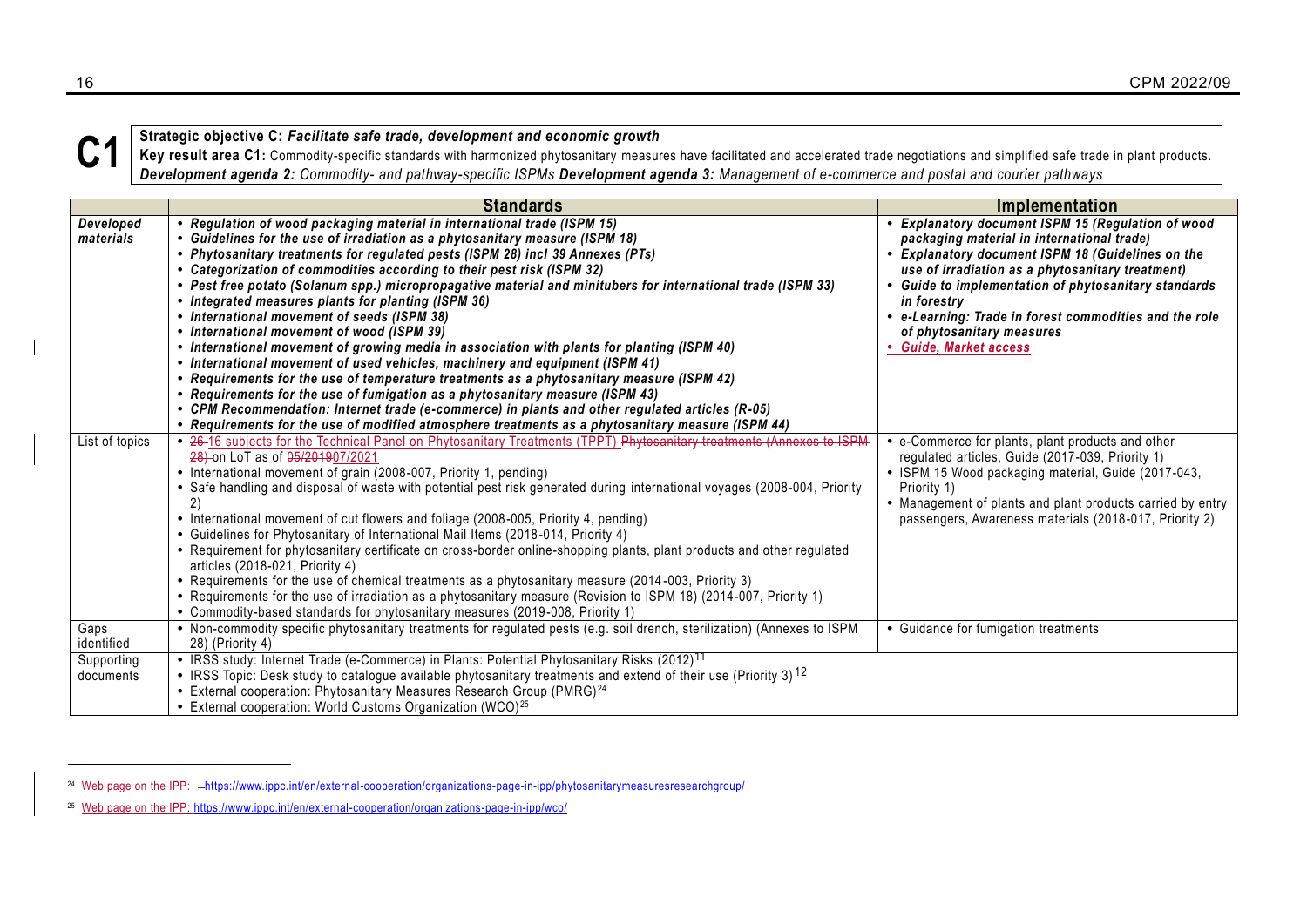# **C2 Strategic objective C:** *Facilitate safe trade, development and economic growth*

Key result area C2: Detections of pests in trade pathways are declining as exporting countries take more responsibility for managing the pest ris k associated with exports, and importing countries report detections more quickly and more consistently.

|                         | <b>Standards</b>                                                                                                                                                                                                                                                                                                                                                                                                                                                          | Implementation                                                                                                                                                                                                                                    |
|-------------------------|---------------------------------------------------------------------------------------------------------------------------------------------------------------------------------------------------------------------------------------------------------------------------------------------------------------------------------------------------------------------------------------------------------------------------------------------------------------------------|---------------------------------------------------------------------------------------------------------------------------------------------------------------------------------------------------------------------------------------------------|
| Developed<br>materials  | • Phytosanitary certification system (ISPM 7)<br>• Phytosanitary certificates (ISPM 12)<br>• Guidelines for the notification of non-compliance and emergency action (ISPM 13)<br>Guidelines for a phytosanitary import regulatory system (ISPM 20)<br>• Guidelines for inspection (ISPM 23)<br>• Diagnostic protocols for regulated pests (ISPM 27)<br>• Phytosanitary treatments for regulated pests (ISPM 28)<br>• Methodologies for sampling of consignments (ISPM 31) | • Explanatory document ISPM 31 (Methodologies for sampling of consignments)<br>• e-Learning course, Phytosanitary export certification system<br>• Guide, Export certification                                                                    |
| List of topics          |                                                                                                                                                                                                                                                                                                                                                                                                                                                                           | Phytosanitary export certification system, e Learning course (2020-003, Priority 1)<br>Managing non-compliant treated consignments, Guide (2018-027, Priority 2)<br>Risk based inspection of imported consignments, Guide (2018-022, priority 12) |
| Gaps<br>identified      | • Risk based inspection of imported consignments (2018-022, Pending)                                                                                                                                                                                                                                                                                                                                                                                                      |                                                                                                                                                                                                                                                   |
| Supporting<br>documents | • IRSS Topic: Study on Developing Guidance on Risk-based Border Management (Priority 1) <sup>12</sup>                                                                                                                                                                                                                                                                                                                                                                     |                                                                                                                                                                                                                                                   |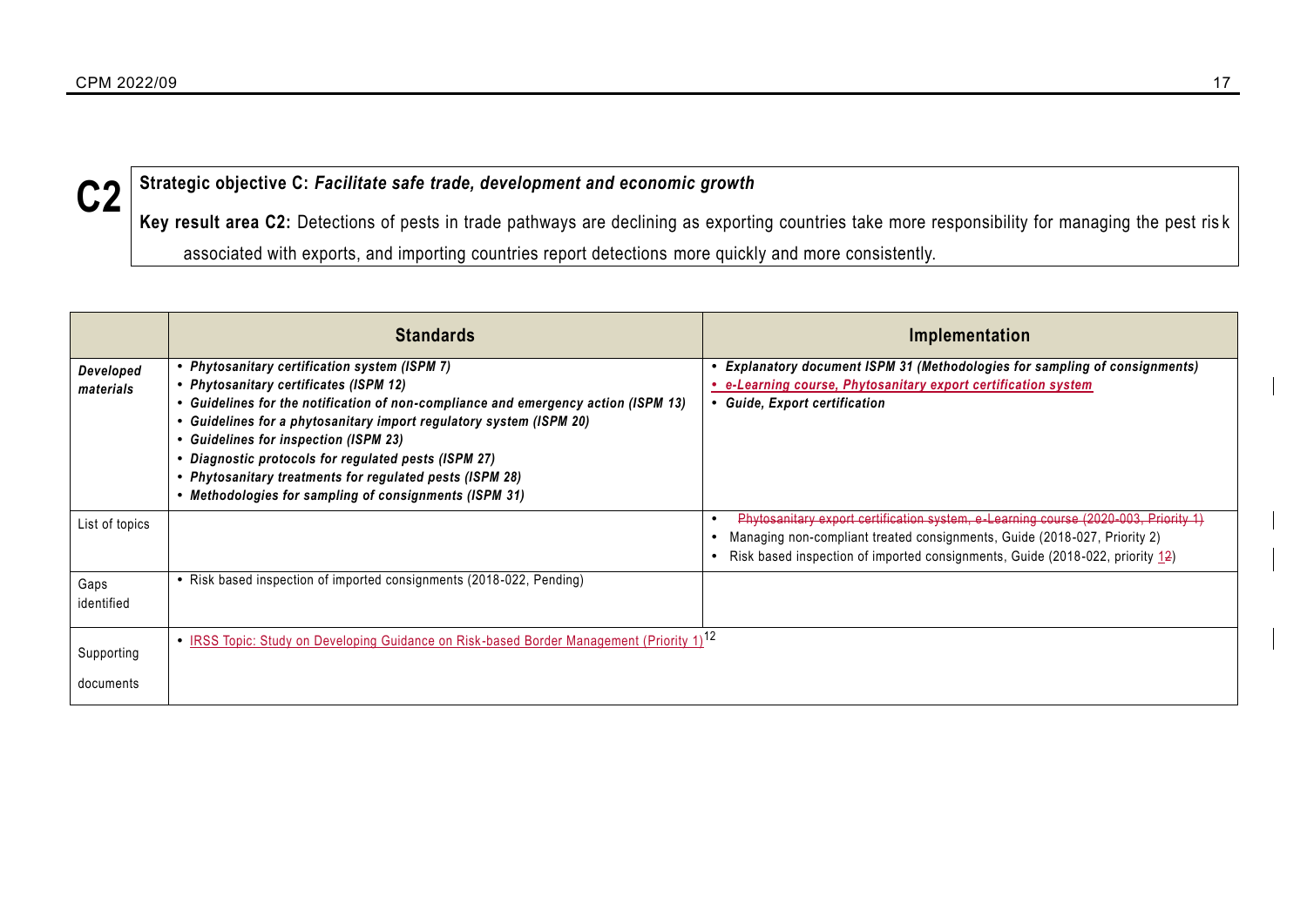

C3 Strategic objective C: Facilitate safe trade, development and economic growth<br>C3 Key result area C3: NPPOs have built capacity and been supported to establish phytosanitary export assurance and phytosanitary certificati systems that are robust and are trusted by trading partners.

**Development agenda 4:** *Developing guidance on the use of third-party entities*

|                         | <b>Standards</b>                                                                                                                                                                                                                      | Implementation                                                                                                                                                                                                                                                                                                                                                                                                                                                                                                                                                                                                                                                                                  |
|-------------------------|---------------------------------------------------------------------------------------------------------------------------------------------------------------------------------------------------------------------------------------|-------------------------------------------------------------------------------------------------------------------------------------------------------------------------------------------------------------------------------------------------------------------------------------------------------------------------------------------------------------------------------------------------------------------------------------------------------------------------------------------------------------------------------------------------------------------------------------------------------------------------------------------------------------------------------------------------|
| Developed<br>materials  | Phytosanitary certification system (ISPM 7)<br><b>Phytosanitary certificates (ISPM 12)</b><br>Requirements for national plant organizations if authorizing entities to perform<br>phytosanitary actions (ISPM 45)                     | e-Learning course, Phytosanitary export certification system<br><b>Guide, Export Certification</b><br>Guide, Establishing an NPPO<br>Guide, Operation of an NPPO<br>Guide, Managing Relationships with stakeholders<br>Guide to Resource Mobilization: Promoting contracting party partnerships<br>Guide, Preparing a national phytosanitary Capacity Development Strategy<br>NPPO establishment training kit<br><b>NPPO</b> operations training kit<br><b>IPPC</b> Introduction presentation<br>Phytosanitary Capacity Evaluation (PCE) <sup>26</sup><br>Training materials for PCE facilitators <sup>27</sup><br>Phytosanitary Capacity Evaluation (PCE) Strategy for 2020-2030 <sup>28</sup> |
| List of topics          | • Audit in the phytosanitary context (2015-014) (Priority 1)<br>• Focused revision of ISPM 12 (Phytosanitary certificates) (2015-011, Priority 2)<br>• Use of specific import authorization (Annex to ISPM 20) (2008-006, Priority 4) | Plant health officer training, Curriculum (2017-054, Priority 1)<br>Authorization of entities to perform phytosanitary actions, Guide (2018-040, Priority 12)<br>PCE facilitators training, Training materials (2014-008, Priority 3)<br>PCE tool, Modernization (2017-052, Priority 3)                                                                                                                                                                                                                                                                                                                                                                                                         |
| Gaps<br>identified      | Elements of an effective NPPO e.g. training, engagement of stakeholders, competency<br>(Priority 1)<br>• National legislation requirements (Priority 4)                                                                               | Guidance on audit in the phytosanitary context<br>Guidance on non-compliance of phytosanitary certificate system                                                                                                                                                                                                                                                                                                                                                                                                                                                                                                                                                                                |
| Supporting<br>documents | • Guidelines for the revision of national phytosanitary legislation $-$ FAO (2007) <sup>29</sup><br>IRSS study: Authorizing entities to perform phytosanitary actions (2021) <sup>11</sup>                                            |                                                                                                                                                                                                                                                                                                                                                                                                                                                                                                                                                                                                                                                                                                 |

<sup>26</sup> <https://www.ippc.int/en/pce/>

<sup>27</sup> <https://www.ippc.int/en/core-activities/capacity-development/phytosanitary-capacity-evaluation/training-material-on-the-phytosanitary-capacity-evaluation-pce/>

<sup>28</sup> <https://www.ippc.int/en/publications/87701/>

<sup>29</sup> <http://www.fao.org/3/a-bb096e.pdf>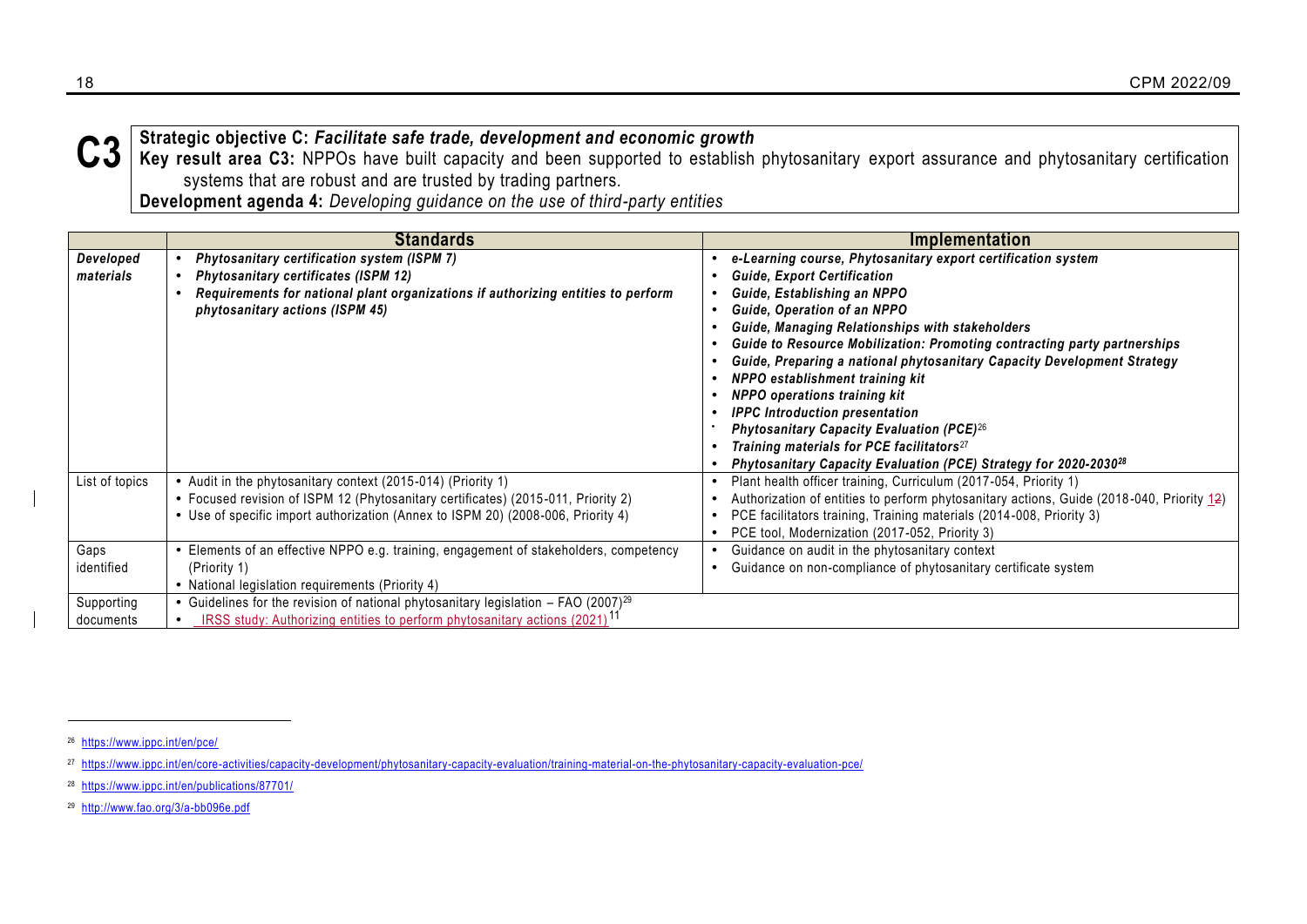

C4 Strategic objective C: Facilitate safe trade, development and economic growth<br>C4 Key result area C4: The efficiency of administering phytosanitary certification systems has improved and the circulation of fraudulent certificates has been eliminated through electronic phytosanitary certification systems including the generic ePhyto national system and the global ePhyto hub.

**Development Agenda 1***: Harmonization of electronic data exchange*

|                 | <b>Standards</b>                                 | Implementation                                                 |
|-----------------|--------------------------------------------------|----------------------------------------------------------------|
| Developed       | Phytosanitary certification system (ISPM 7) ^    | • e-Learning course, Phytosanitary export certification system |
| materials       | • Phytosanitary certificates (ISPM 12)           | <b>Guide, Export Certification</b>                             |
| List of topics  |                                                  |                                                                |
| Gaps identified | • National legislation requirements (Priority 4) |                                                                |
| Supporting      | $\bullet$ ePhyto on IPP30                        |                                                                |
| documents       |                                                  |                                                                |



 $\overline{a}$ 

<span id="page-18-0"></span>

 $\textcolor{red}{\textbf{C5}}$  Strategic objective C: *Facilitate safe trade, development and economic growth*<br> $\textcolor{red}{\textbf{C5}}$  Key result area C5: NPPOs have access to expert advice to enable resolution of bilateral trade concerns of a

|                         | <b>Standards</b>                                                                                                                             | Implementation                                                 |
|-------------------------|----------------------------------------------------------------------------------------------------------------------------------------------|----------------------------------------------------------------|
| Developed               | Phytosanitary principles for the protection of plants and the application of                                                                 | <b>Explanatory document ISPM 20</b>                            |
| materials               | phytosanitary measures in international trade (ISPM 1)                                                                                       | <b>Explanatory document ISPM 5 - Annotated Glossary</b>        |
|                         | Glossary of phytosanitary terms (ISPM 5)<br>Guidelines for a phytosanitary import regulatory system (ISPM 20)                                | <b>Guide, Import Verification</b>                              |
|                         |                                                                                                                                              | Guide, Establishing an NPPO<br>Guide, Market access            |
|                         |                                                                                                                                              | <b>Guide, Operation of an NPPO</b>                             |
| List of topics          | • 22 subjects for the Technical Panel for the Glossary (TPG) on LoT as of 07/2021                                                            | Inspection e-Learning course (2020-011, Priority 1)            |
|                         |                                                                                                                                              | Dispute settlement, Procedures revision (1999-005, Priority 3) |
| Gaps identified         |                                                                                                                                              |                                                                |
| Supporting<br>documents | • IRSS study: Review of the application of equivalence between phytosanitary measures used to manage pest risk in trade (2016) <sup>11</sup> |                                                                |

<sup>30</sup> Web page on the IPP:  $\frac{1}{100}$  -<https://www.ippc.int/en/ephyto/>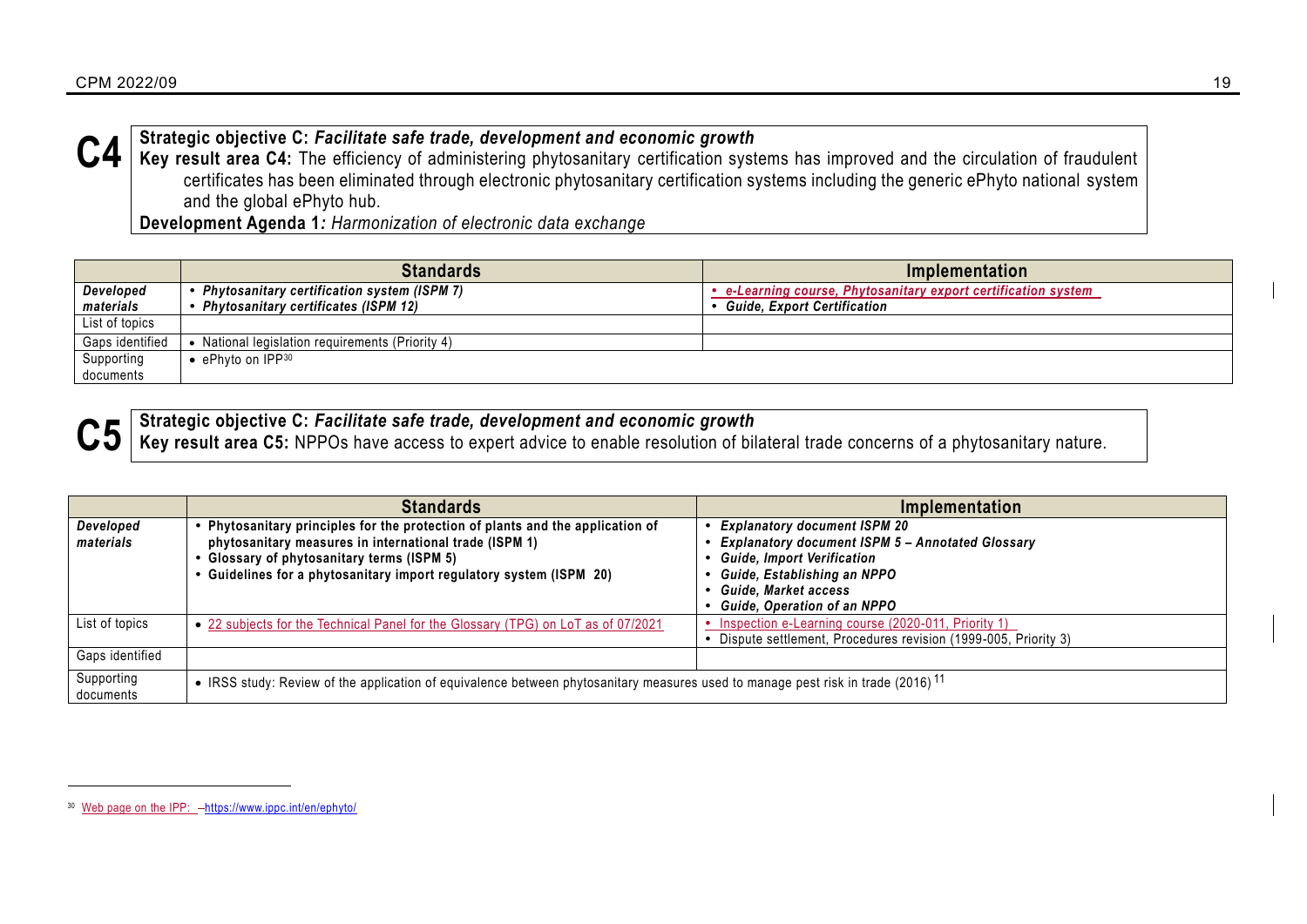

C6 Strategic objective C: *Facilitate safe trade, development and economic growth*<br>C6 Key result area C6: NPPOs are able to meet regularly to deliberate on phytosanitary research and emerging issues and other matters of common interest.

**Development agenda 7:** *Global phytosanitary research coordination*

|                                                                  | <b>Standards</b>                                                                                                                                   | Implementation                                    |  |
|------------------------------------------------------------------|----------------------------------------------------------------------------------------------------------------------------------------------------|---------------------------------------------------|--|
| Developed<br>materials                                           |                                                                                                                                                    | Guide on managing relationships with stakeholders |  |
| List of topics                                                   |                                                                                                                                                    |                                                   |  |
|                                                                  |                                                                                                                                                    |                                                   |  |
| Gaps identified                                                  |                                                                                                                                                    |                                                   |  |
| Supporting<br>• IRSS study: Global emerging issues $(2016)^{11}$ |                                                                                                                                                    |                                                   |  |
| documents                                                        | • Concept of emerging pests and emergency issues (Draft) role of the IPPC in relation to Plant Health emergencies and emerging pests <sup>31</sup> |                                                   |  |
|                                                                  | • External cooperation: Phytosanitary Measure Research Group (PMRG) $^{24}$                                                                        |                                                   |  |
|                                                                  | • IPPC Regional Workshops 32                                                                                                                       |                                                   |  |



 $\overline{a}$ 

**C7** Strategic objective C: *Facilitate safe trade, development and economic growth*<br>C7 Key result area C7: Contracting parties have legislation in place to enable implementation of ePhyto. **Development Agenda 1:** *Harmonization of electronic data exchange*

|                 | <b>Standards</b>                               | Implementation                                                                      |
|-----------------|------------------------------------------------|-------------------------------------------------------------------------------------|
| Developed       | Phytosanitary certification system (ISPM 7)    | e-Learning course, Phytosanitary export certification system                        |
| materials       | <b>Phytosanitary certificates (ISPM 12)</b>    | <b>Guide, Export Certification</b>                                                  |
| List of topics  |                                                | Phytosanitary export certification system, e-Learning course (2020-003, Priority 1) |
| Gaps identified | National legislation requirements (Priority 4) | PCE tool identified for ePhyto                                                      |
| Supporting      | ePhyto on IPP <sup>30</sup>                    |                                                                                     |
| documents       |                                                |                                                                                     |

<sup>31</sup> https://www.ippc.int/en/publications/86922/

<sup>32</sup> Web page on the IPP: $-$  <https://www.ippc.int/en/core-activities/capacity-development/regional-ippc-workshops/>